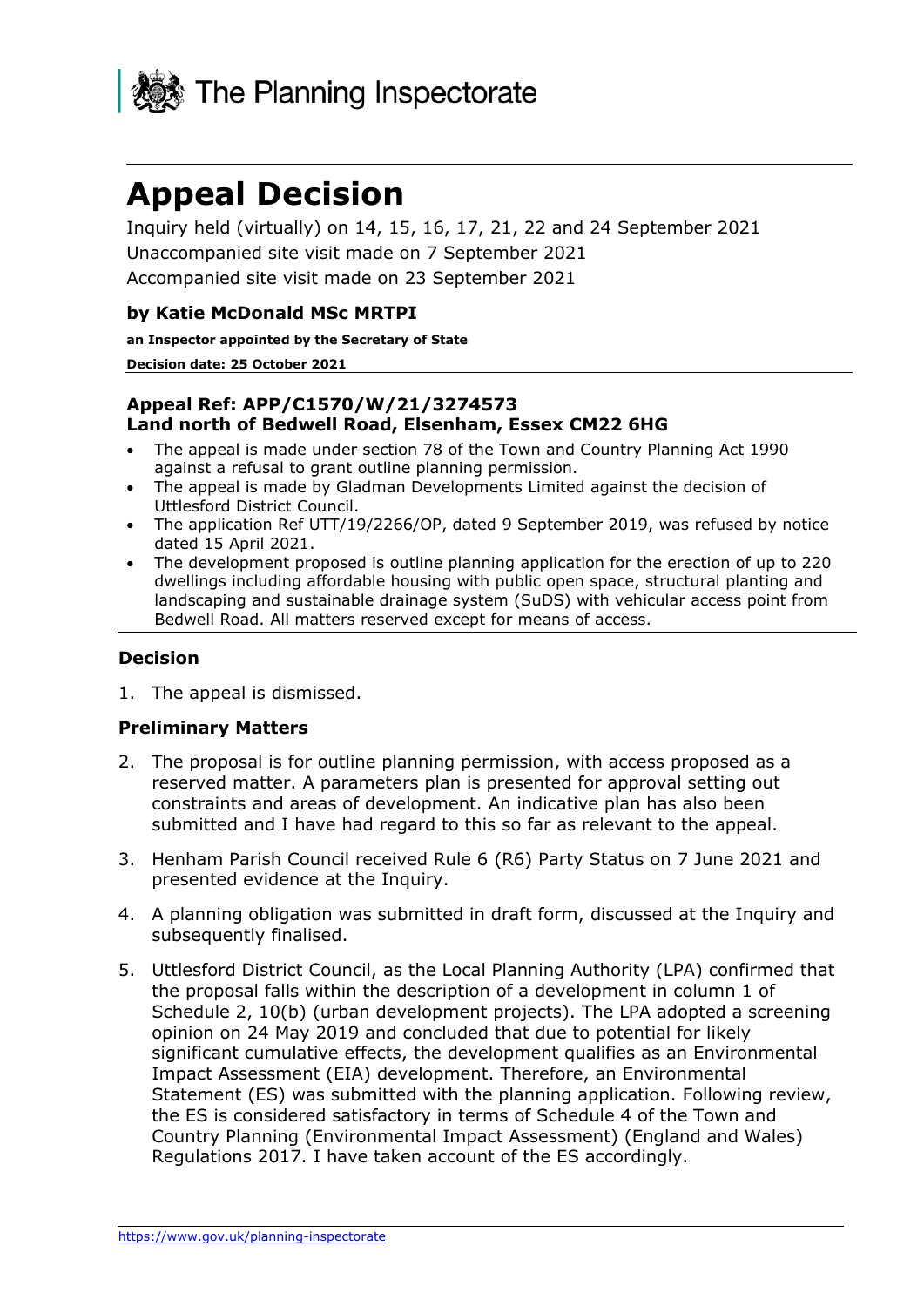- 6. Reasons for refusal 3 and 5, dealing with air quality and infrastructure were not pursued by the LPA or R6 at the Inquiry. This was owing to the drafting of the planning obligations and the LPA reviewing its evidence.
- 7. Policy GEN4 of the Uttlesford Local Plan (January 2005) (ULP) is referred to in the reason for refusal 4. It was accepted at the Inquiry that Policy ENV10 was more applicable to the reason, along with the National Planning Policy Framework (the Framework).

# **Main Issues**

- 8. These are:
	- (a) Whether the future residents would be provided with acceptable living conditions, with specific regard to noise from the M11 motorway and the West Anglia Main Line railway.
	- (b) The effect of the proposal on the character and appearance of the area.
	- (c) Whether there would be appropriate opportunities to promote sustainable transport modes to access services and facilities.
	- (d) The effect of the proposal upon the safety of all highway users.

## **Reasons**

# *Site description, proposal and spatial strategy*

- 9. The site is located on the northern side of Elsenham and is around 13 hectares. It is a triangular, generally flat area of undeveloped agricultural land, bounded by Bedwell Road to the south, the West Anglia main line railway to the east, and the embankment to the M11 motorway to the west. The southern boundary contains residential properties and Gold Nursery Business Park. There are existing hedgerows, ancient ditches, trees and scrub on site, with a public right of way (PRoW) running from the south west at Bedwell Road, to a (temporarily closed) pedestrian railway crossing point approximately halfway along the eastern boundary.
- 10. The proposal is for a residential development of up to 220 dwellings. Access to the site is proposed from Bedwell Road at the south west of the site. The indicative details show a sustainable drainage scheme and extensive landscaping to the north, east and west boundaries, with the housing located centrally within the site. Three play areas are detailed and a central landscaped area running east west along the PRoW.
- 11. The site lies outside the 'development limits' set within the ULP, and as such is in the countryside for these purposes. Development of the site would be contrary to Policy S7 of the ULP and the overall adopted spatial strategy. I shall return to the weight to be given to this later in the decision. Additionally, the R6 assert there would be conflict with Policy H3, however, as this refers to new houses within development limits, I do not find it relevant here.

# *Future living conditions*

12. Having the M11 to the west and the main line railway to the east of the site boundaries results in the site being exposed to noise from both sides. On both visits, I experienced the noisy character of the site and this left me with concerns about the overall suitability of the site for residential use. The dominant noise source is the M11, but the railway also contributes to the noise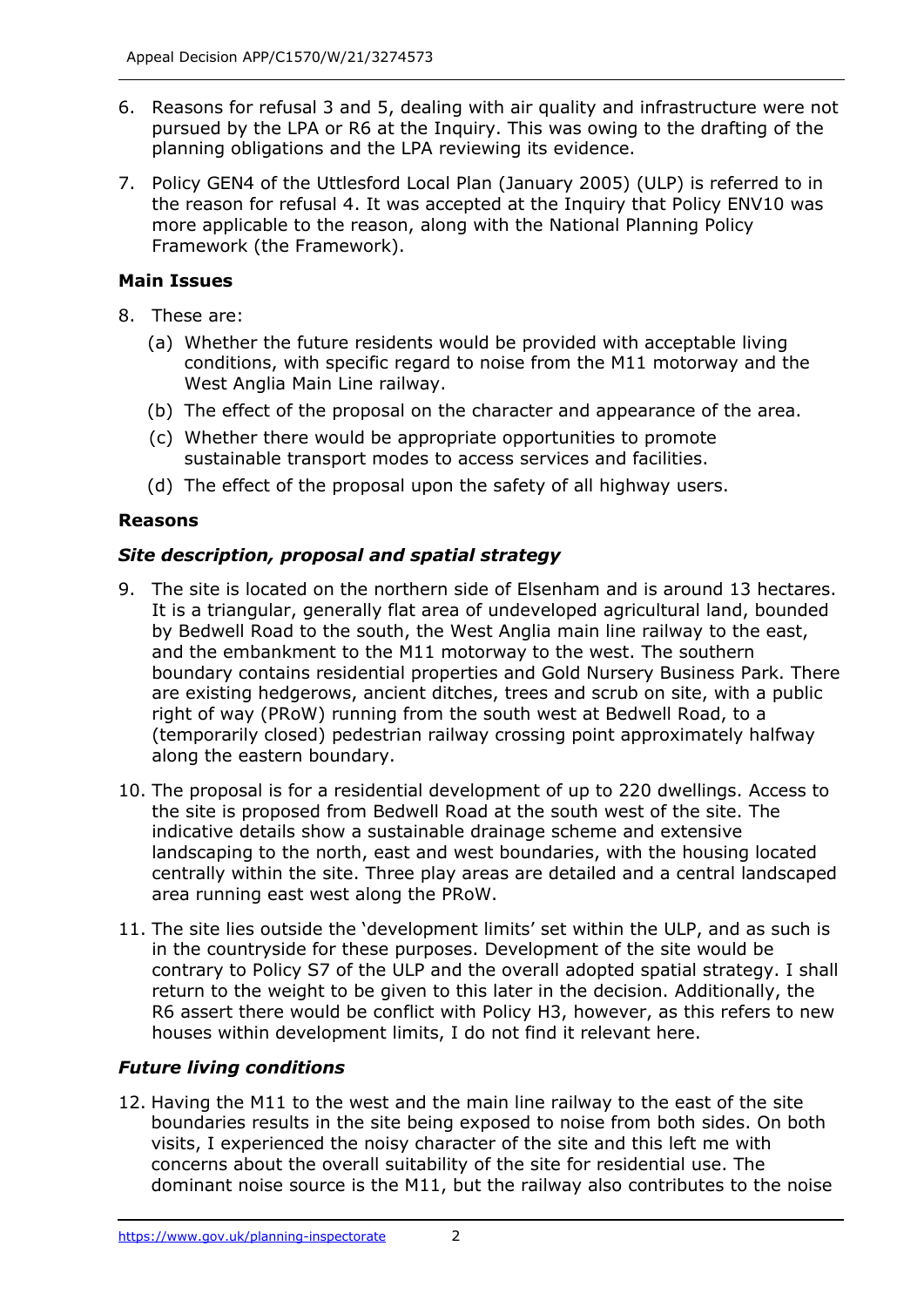environment of the site. It is agreed that noise from Gold's Nursery Business park would not cause significant adverse impact to future residents.

- 13. The proposal is outline, and apart from the parameters plan which indicates area for development and the access point, there is little fixed. Therefore, the evidence relating to noise has been assessed largely with regard to the indicative layout. Although it is indicative, there is little else to base an assessment of future living conditions on and this is what the appellant's noise expert has used in the Proof of Evidence.
- 14. The agreed Noise Statement of Common Ground sets out the acoustic model and findings in the noise assessment submitted with the planning application $1$ are inaccurate and unreliable. Thus, I have not had any regard to them.

#### *Internal noise*

- 15. There is agreement between the LPA and appellant that in order to achieve satisfactory internal living conditions in relation to noise levels, every window of all 220 dwellings on the indicative layout would have to remain closed at all times. The windows would not be fixed shut for emergency escape purposes. But if residents opened the windows, they would be exposed to unacceptably high noise levels at all times. Whilst, technically, internal noise conditions would be satisfactory with the windows closed, my assessment does not just dwell upon technicalities.
- 16. The Framework seeks to create places that promote health and well-being, with a high standard of amenity for future users. It also requires that developments should mitigate, and reduce to a minimum, potential adverse impacts resulting from noise from new development – and avoid noise giving rise to significant adverse impacts on health and the quality of life. The ProPG: Planning and Noise<sup>2</sup> (ProPG) document sets out most residents value the ability to open windows.
- 17. Being required to always keep windows closed in all 220 residential properties, is far from desirable and raises concerns over the suitability of the site for residential use. In my opinion, being able to open windows in a family dwelling is an essential part of everyday life, and something which most people take for granted. For example, in summer months, patio doors or windows may be open all day round if the weather is warmer, children are playing outside, or families are enjoying barbecues. Equally, in winter months, windows are often opened to let in fresh air, even if for short periods. Windows are often left open overnight, even if only partially, to enable fresh air particularly in summer months.
- 18. Keeping all windows closed to produce a suitable noise environment internally would, to my mind, create an oppressive living environment, and I fail to see how keeping windows closed at all times could promote a high standard of amenity. This is particularly relevant given its rural edge of village location, where I consider it would be reasonable to expect a quieter noise environment than perhaps an urban area or city centre. Furthermore, there could be potential adverse impacts on health and quality of life because the scheme places an unreasonable burden upon all the future occupants.

 $1$  CD1.15

<sup>2</sup> CD 9.05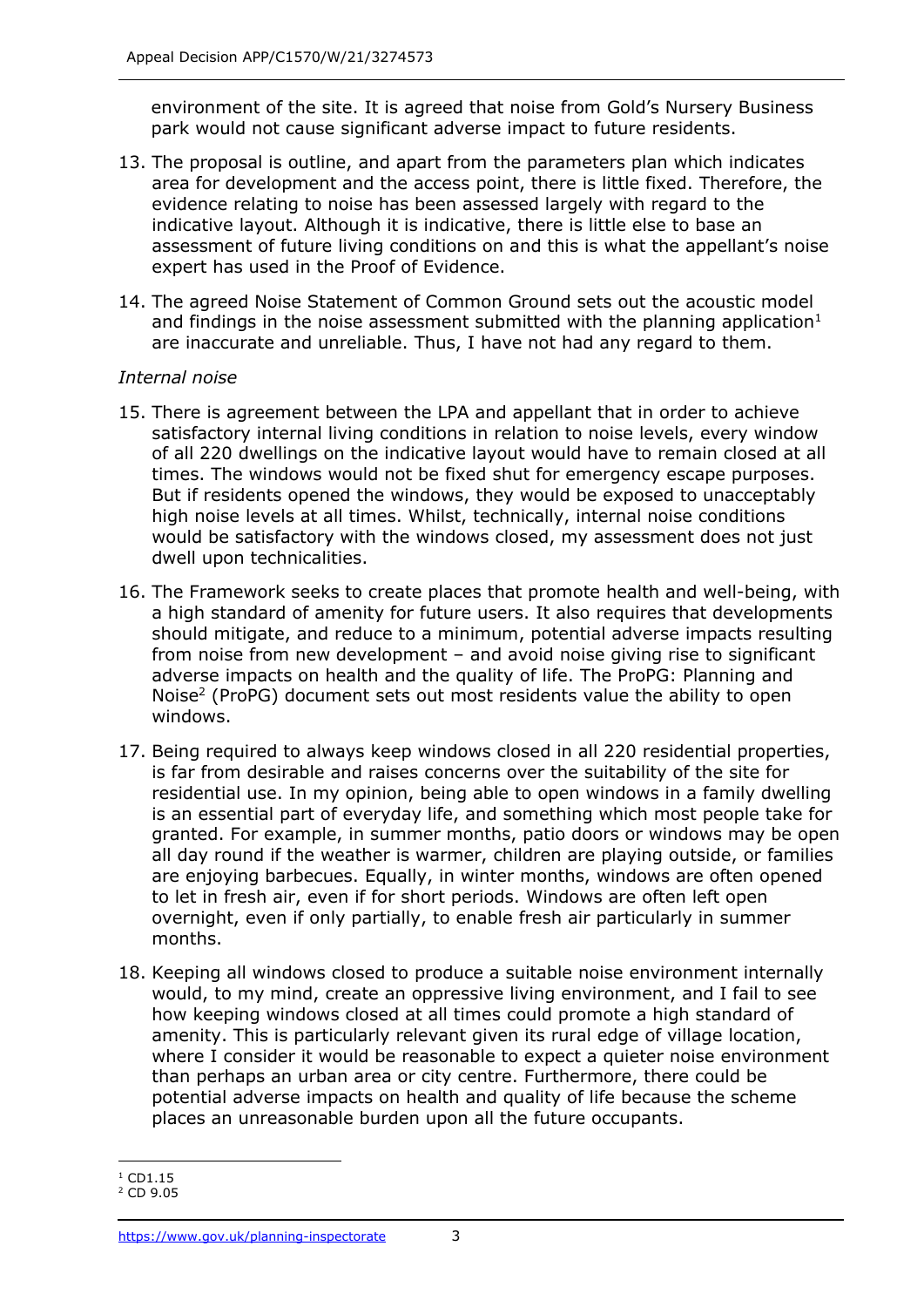19. Additionally, it is likely that ventilation of the properties would be necessary to avoid overheating in warmer months and ensure suitable air flow all year round. Whilst again, this could be technically achievable, I remain concerned how it could be conditioned to be investigated, designed, implemented and maintained, whilst remaining reasonable and enforceable. It would also place an additional unusual financial requirement upon the house owner to maintain the equipment. This particularly concerns me in relation to the occupants of the intermediate affordable homes.

#### *External noise*

- 20. The Noise Policy Statement for England<sup>3</sup> sets out that it is not possible to have a single objective noise-based measure that defines a significant observed adverse effect level (SOAEL) (the level of noise exposure above which significant adverse effects on health and quality of life occur) that is applicable to all sources of noise in all situations. Nor is there a measure for the lowest observed adverse effect level (LOAEL), which is the level of noise exposure above which adverse effects on health and quality of life can be detected.
- 21. However, the World Health Organisation<sup>4</sup> (WHO) provides guideline noise values. These set out that 55dB LAeqT would cause serious annoyance, daytime and evening (continuous noise, outdoor living areas). 50 dB  $L_{AeqT}$  would cause moderate annoyance, daytime and evening (continuous noise, outdoor living areas).
- 22. There is also a "possible values or range of values for LOAEL and SOAEL for a given source/effect" issued by Defra<sup>5</sup>. This sets out that for road noise, the effect of annoyance for LOAEL occurs at 56 dB (or 53-59 dB) LAeg16hr and SOAEL at 66 (or 64-68 dB) LAeq16hr. For sleeping, LOAEL occurs at 46 dB (or 43-52 dB) Lnight and SOAEL at 56 (51-64 dB) Lnight. For cardiovascular effects, this sets the LOAEL at 58 dB LAeq16hr and the SOAEL at 67 dB LAeq16hr.
- 23. British Standard 8233:2014<sup>6</sup> (BS8233:2014) sets out that for traditional external areas that are used for amenity space, such as gardens and patios, it is desirable that the external noise level does not exceed 50 dB  $L_{Aeq,T}$ , with an upper guideline value of 55 dB  $L_{Aeq,T}$  which would be acceptable in noisier environments. The Uttlesford Noise Assessment Technical Guidance<sup>7</sup> states similar.
- 24. BS8233:2014 then goes on to explain that the guideline values are not achievable in all circumstances where development might be desirable and provided examples of higher noise areas where compromises may be made such as convenience or efficient use of land. Indeed, the agreed Noise Statement of Common Ground set out that the values are aspirational, and a marginal exceedance should not be a reason to refuse planning permission.
- 25. The appellants produced their own LOAEL and SOAEL, based upon the guidance documents, the site context and professional judgement. These are not agreed by the LPA. They set a LOAEL of 55 dB LAeq 16hr and a SOAEL of 65 dB LAeq 16hr

modified 2014)  $6$  CD 9.02

<sup>3</sup> CD 9.01

<sup>4</sup> Mr King's (appellant's noise expert) Proof of Evidence

<sup>5</sup> Possible Options for the Identification of SOAEL and LOAEL in Support of the NPSE (Defra, January 2013,

<sup>7</sup> CD 9.08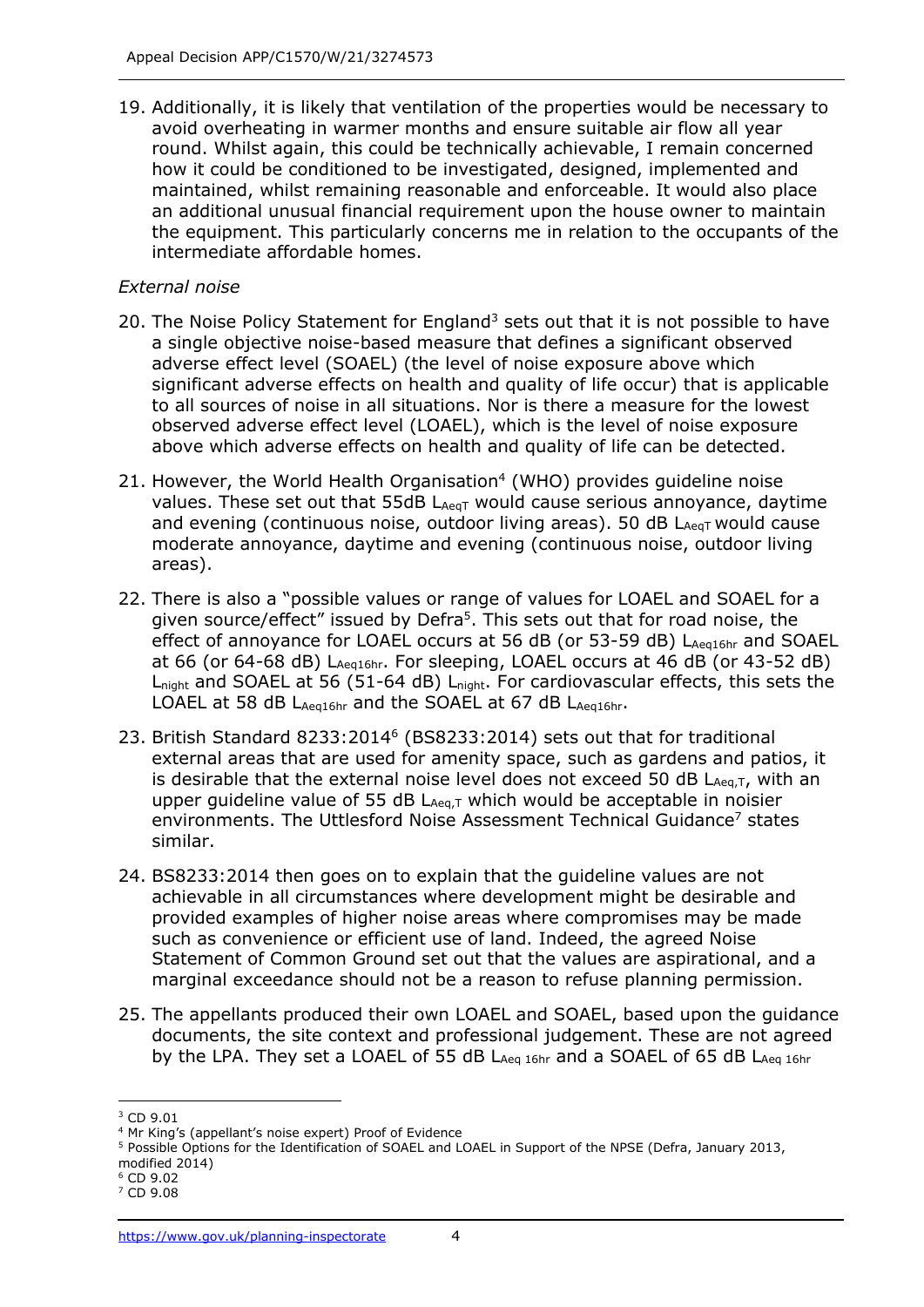for daytime external noise. Planning Practice Guidance<sup>8</sup> (PPG) seeks to mitigate and reduce to a minimum LOAEL and avoid SOAEL. There is a 10dB range between the LOAEL and SOAEL, which is a 10 fold change in the energy level of the sound, and can be perceived as a doubling or halving in loudness.

- 26. Externally, noise levels within around ¾ of the private gardens on the indicative plan would be subject to external noise levels above 55dB LAeq 16hour. It is agreed that this would be most of the gardens in the Noise Statement of Common Ground. If the Council's advocated 3dB margin of error is added, there would only be 6 gardens which would be between  $53-55$  dB  $L_{Aea 16hr}$ . No dwellings would have external noise levels in gardens below 53 dB  $L_{Aeq 16hr}$ . Having around 34 of dwellings above the appellant's own LOAEL level concerns me, as whilst this would be the lowest observed effect and everybody's perception of noise is different, the effect remains adverse.
- 27. Furthermore, based on the evidence I heard, a marginal exceedance of 55dB as an upper limit [detailed in the BS8233:2014], would be around 3dB. I was advised this was where one would detect changes in noise levels. Therefore, those above the marginal exceedance of 3dB would be the dwellings/gardens within the upper 2 daytime noise bands as set out in the "agreed noise response". The appellant sets out that 76 dwellings would have external noise levels at 57-59 dB LAeq 16hr and 15 between 59-61 dB LAeq 16hr. The LPA have assessed the same, but looked at private gardens, and claim 78 gardens would have noise levels between 57-59 dB  $L_{Aea 16hr}$  and 24 between 59-61 dB  $L_{Aea 16hr}$ .
- 28. Based on either approach, at this time, considerably more than one third of the dwellings would be exposed to external noise levels that are greater than a marginal exceedance of the BS8233:2014 upper limit of 55dB and the appellant's LOAEL. Additionally, they would be above the LOAEL level in the Defra document, again which is an observed adverse effect. However, I accept these values are under the appellant's SOAEL level for external noise, which is within the range set out by Defra.
- 29. The appellants propose a condition that would restrict external noise levels in private gardens to 58 dB  $L_{Aeq,16hr}$  between 0700 and 2300. This is indeed a marginal exceedance of the BS8233:2014 guidance and could be a satisfactory approach. However, this would require detailed noise mitigation and I have serious reservation whether this condition could be realistically complied with, given the high number of dwellings currently within the 57-61 dB LAeq 16hr ranges and the elevated nature of the M11, which I was advised would make it difficult to mitigate noise.
- 30. Therefore, it would be reasonable to conclude that, based on the indicative plan, my experience of the site and evidence before me, that most, if not all properties would be exposed to noisy external conditions. I was advised that 55 dB is around the level at which someone may raise their voice to be heard in normal conversation. Indeed, the WHO describe noise at 55 dB to cause serious annoyance. To have most private garden spaces exposed to this amount of noise, or even marginal exceedance at 58 dB, would be undesirable, particularly considering the value private garden spaces have played in many peoples' lives over the course of the COVID-19 pandemic. Furthermore, these dwellings are likely to provide a high amount of family housing, occupied by people with children who are likely to utilise gardens frequently. Being able to

<sup>8</sup> Paragraph: 005 Reference ID: 30-005-20190722 Revision date: 22 07 2019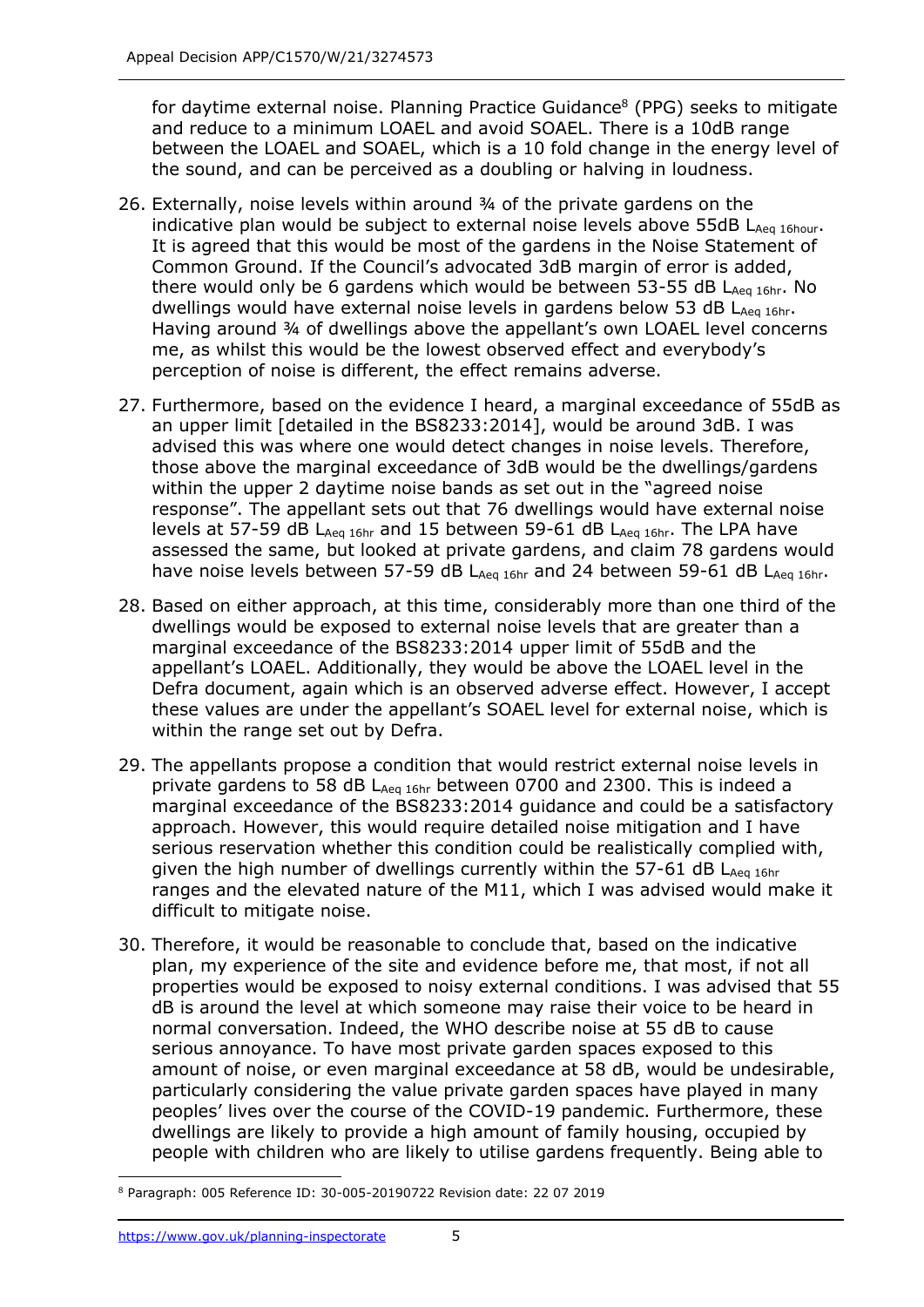have the window open and passively observe children playing, 'keeping an ear out for them', could be difficult at times.

31. Likewise, talking to neighbours in the street would also be problematic as noise levels are likely to be higher in public spaces. The open spaces and play areas on the west and north would be in the noisiest parts of the site, where noise levels are indicated as 61 and 65 dB  $L_{\text{Aeg 16hr}}$ . This would not encourage community cohesion nor social wellbeing and the quality and value of the public space around the development would be diminished by the noise levels, such that I fail to see how they would be actively and continually used.

#### *Conclusion*

- 32. The Planning Practice Guidance<sup>9</sup> sets out that noise impacts may be partially offset if residents have access to one or more of:
	- i) a relatively quiet facade (containing windows to habitable rooms) as part of their dwelling;
	- ii) a relatively quiet external amenity space for their sole use, (e.g. a garden or balcony). Although the existence of a garden or balcony is generally desirable, the intended benefits will be reduced if this area is exposed to noise levels that result in significant adverse effects;
	- iii) a relatively quiet, protected, nearby external amenity space for sole use by a limited group of residents as part of the amenity of their dwellings; and/or
	- iv) a relatively quiet, protected, external publically accessible amenity space (e.g. a public park or a local green space designated because of its tranquillity) that is nearby (e.g. within a 5 minute walking distance).
- 33. It is likely that residents would not have access to any of these. The appellant's suggested condition that at least one façade should achieve 56 dB LAeq 8hr (night) at night (at bedroom windows and door position) and  $61$  dB  $L_{Aeq16hr}$  between 07:00 and 23:00 (at living room window and door positions) concerns me for the reasons set out before in relation to the external noise level condition. Also, the night time level is at the SOAEL level in the Defra document, causing a significant adverse effect. Furthermore, Defra advises adverse cardiovascular effects exist at 58 dB LAeq16hr, 3 dB below the suggested condition. Coupled with this being the quietest façade, the rest of the dwelling would be exposed to louder noise, even if technically acceptable noise levels could be achieved internally.
- 34. Thus, I am unconvinced that any dwelling would have access to a relatively quiet façade. I also note the LPA propose a condition for quieter noise levels and for these to be applied to all façades with habitable rooms, which is disputed by the appellant. A high number of properties would be exposed to noisy external conditions. For around one third on the indicative layout, I consider it would be significantly adverse. I also have concerns over the success of the suggested external noise condition for the reasons set out earlier.
- 35. There are no relatively quiet, protected, nearby external amenity spaces for sole use by a limited group of residents as part of the amenity of their

<sup>9</sup> CD 9.09 Paragraph: 011 Reference ID: 30-011-20190722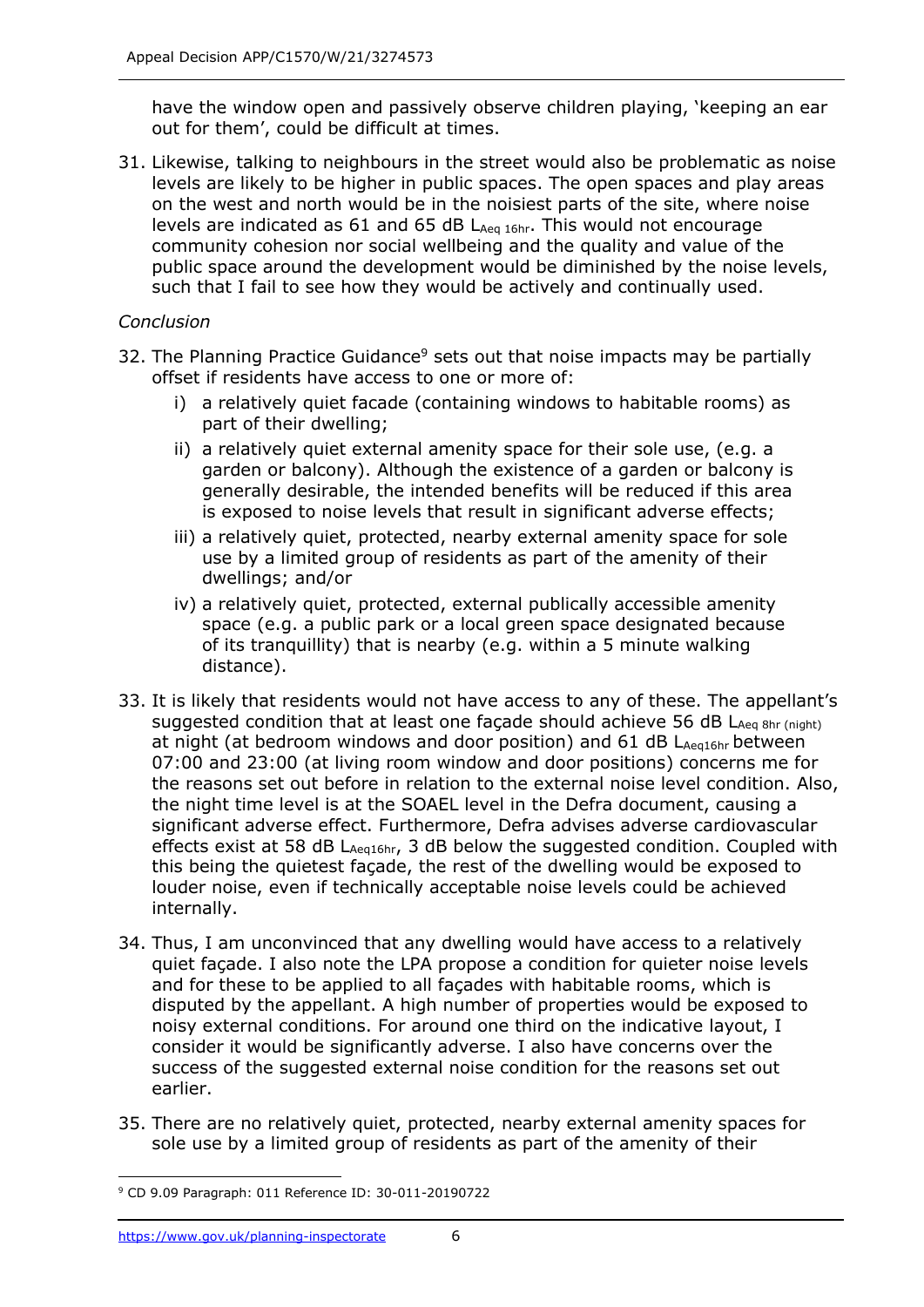dwellings, nor is there a relatively quiet, protected, external publically accessible amenity space. Indeed, the areas of public open space proposed are in the noisiest parts of the site. Consequently, I am unconvinced there are means to offset, mitigate or minimise the adverse impacts of noise on health and quality of life as required by the PPG.

- 36. Arguments were presented that people buying the properties would be aware of the noise conditions of the site prior to purchase, and people's sensitivity to noise levels differs widely. I agree. However, 40% of these properties would be affordable, and these future occupants would have less choice over their future housing than market dwelling purchasers – especially those who would be housed in the social rented dwellings. The seriously concerns me.
- 37. The Decision<sup>10</sup> presented to me required only some of the dwellings to keep windows closed. Moreover, it appears that outdoor private gardens were able to meet external noise standards of 55dB. This is materially different. The Waltham Abbey Report was discussed in depth, but I find the material circumstances different to those before me, for example, it was a previously developed site and a detailed proposal which featured a 'barrier block' adjacent to the M25 (the relevant noise source in that case), that optimised the layout to allow habitable rooms with openable windows. It also contained details of the mechanical ventilation and heat recovery system which was to provide alternative ventilation where windows were to remain closed. It goes without saying that I have also formed my own judgement based on the evidence before me.
- 38. ProPG recommends that outline planning permission should not be granted at sites considered to pose a medium or high noise risk without first being satisfied that good acoustic design will be able to overcome the acoustic challenges. In particular, where a site is considered medium or high risk following an initial site noise risk assessment, it is recommended that the examination of acoustically critical issues such as site layout, building heights, materials, landform contouring, detailed design and landscaping, the location of vehicle and pedestrian access, boundary treatments, amenity spaces etc. should not be left for agreement at a later stage (my emphasis).
- 39. I accept that the appellants' SOAEL is unlikely to be exceeded, yet this is not agreed by the LPA. I also have no detailed acoustic design, and what is before me greatly concerns me. Moreover, the suggested conditions do not assuage my concerns. Rather, I remain unconvinced how some of the conditions would be fulfilled as well as meeting both the tests of enforceable and reasonable. It is important to note that this would be *the* planning permission, and I need to be satisfied that the proposal would produce an acceptable environment in which to live in. This cannot be left to the hope that conditions or the reserved matters will remedy the issue.
- 40. Furthermore, given the parameters and constraints, including the elevated location of the M11, at this stage, I am unconvinced that it could be laid out significantly differently as to attract acceptable levels of noise, such that windows could be opened or quieter gardens could be achieved.
- 41. Consequently, based on the details before me at this time, the combined effect of the requirement to keep all windows always closed in all properties, the level

<sup>10</sup> APP/H0520/W/19/3228494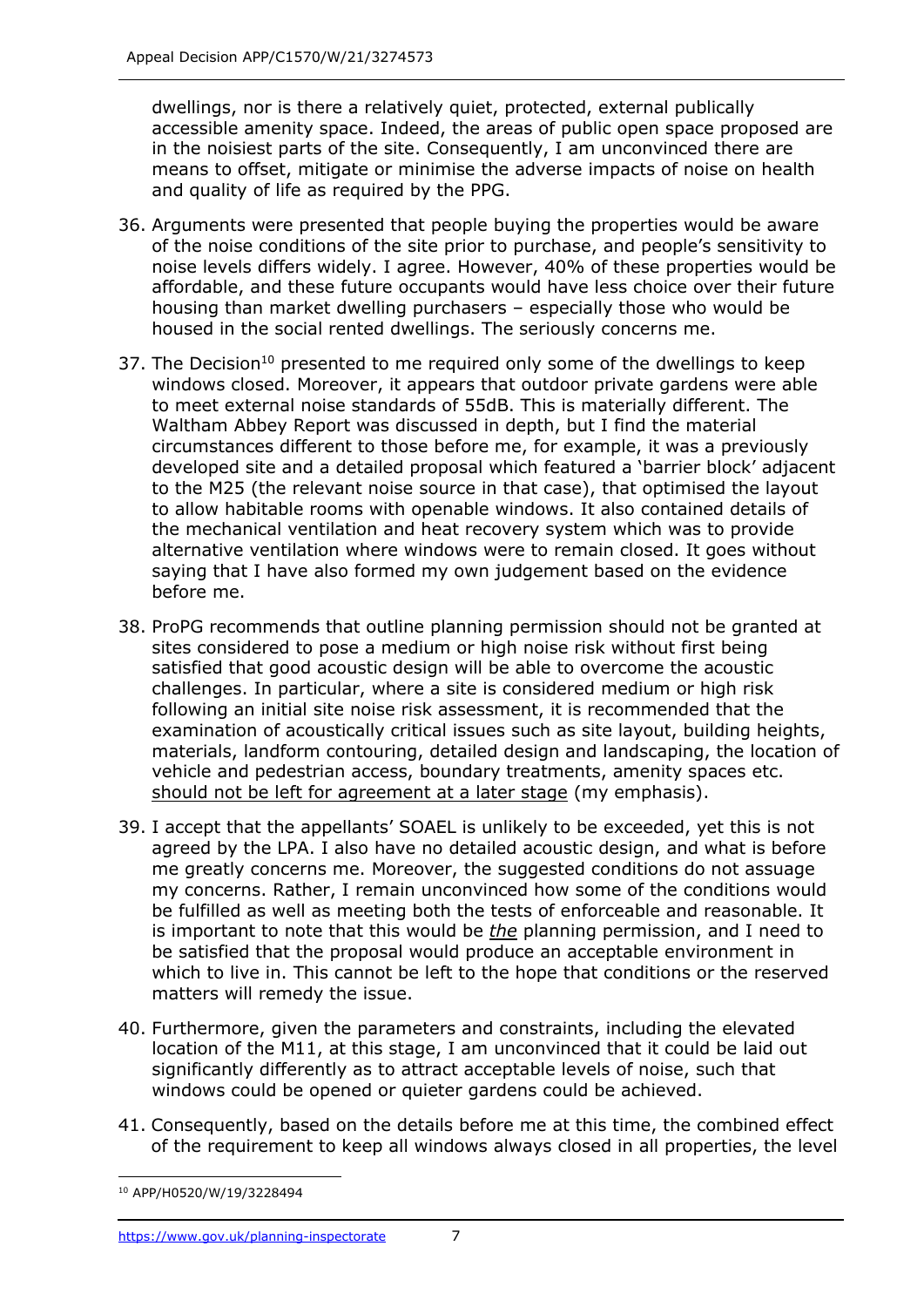of noise in external private gardens, the public open space located in the noisiest areas on site, along with there being no quiet alternative space (except inside the house, with windows closed) and the concerns over long term ventilation and condition compliance; it is my judgement that the proposal would not provide high standards of amenity or acceptable future living conditions. This could lead to significant adverse impacts on health and quality of life and is contrary to Policy ENV10 of the ULP, which seeks to ensure occupants of housing would not experience significant noise disturbance.

42. Notably, however there would also be conflict with the Framework, which requires developments to provide high standards of amenity.

# *Character and appearance*

43. The site is an open undeveloped field on the edge of the village, identified as part of the Broxted Farmland Plateau (BFP) in the Landscape Character Assessment<sup>11</sup> (LCA) for the district. A key planning issue identified in the LCA is the pressure from expansion of village settlements, and it sets out the character area has a moderate to high sensitivity to change. Suggested landscape planning guidelines in the LCA are to conserve the rural character of the area and ensure that any new development responds to historic settlement patterns.

## *Landscape value and setting of Elsenham*

- 44. It is agreed between the LPA and appellant that the site is not a valued landscape for the purposes of the Framework; and whilst the site is in the countryside and used for agricultural purposes, it contains historic ditches and has an inherent open character, the strategic infrastructure corridors to the east and west and developed boundary to the south cuts the site off from the wider open countryside within the BFP. Housing development adjoins the eastern boundary with the railway line, running along Old Mead Road and there is a harsh edge to development from the business park and residential dwellings, with limited views out to the wider countryside.
- 45. Equally, views into the site from wider countryside are also limited. Housing would not take place directly off the main access, such that views from Bedwell Road would be limited. The PRoW running to the east of Old Mead Road gives an elevated view of the site, but it is only seen between breaks in the residential development on Old Mead Road. There are also glimpsed views of the site from Spencer Close and Maytree Gardens.
- 46. The main parties disagree on the comprehensiveness of the viewpoints selected in the appellant's landscape and visual impact assessment. However, no other viewpoints were put before me and I am satisfied with the various points I viewed the site from on my visits.
- 47. The site allows an element of relief between the M11, railway and the village by its undeveloped nature, but I do not consider this to be so important that it warrants protection from development per se. Furthermore, the site is so heavily influenced by the surrounding infrastructure, and with limited wideranging views, it has a limited rural character, limited visibility and a medium landscape quality and sensitivity.

<sup>11</sup> Core Document 7.01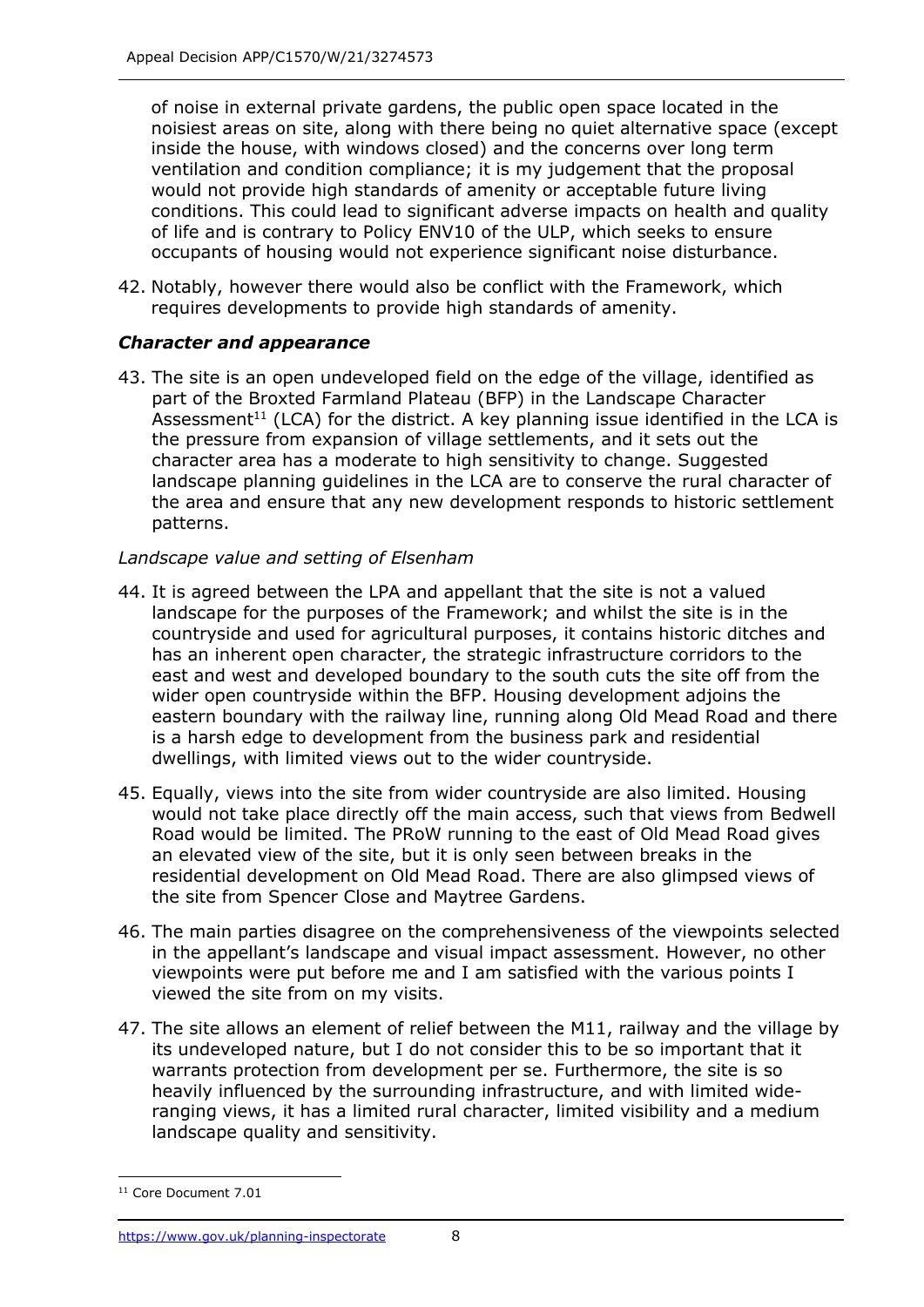48. It is also argued that the proposal would not respond to the historic settlement pattern of Elsenham. This is centred around Elsenham Cross, the shops and school. However, I observed that much of the housing development is post war, and there was no noticeable historic settlement pattern of any significant value that would be adversely affected by the proposal. Indeed, development around the site is modern and the village has, or will, given the existing planning permissions, spread to the south, east and west.

## *Role of the site in separating settlements*

- 49. It is argued the development would lead to coalescence of the rural hamlets of Ugley Green, Old Mead and Henham, that lie to the east and west, and this would be harmful to the LCA. I disagree. As detailed above, the site is contained by the M11 and railway. The M11 bridge is directly to the west of the access and forms a strong physical barrier between the site in Elsenham and the hamlet of Ugley Green. The site cannot be seen from Ugley Green itself and is only partially visible on a PRoW to the north of the hamlet, across the motorway. The site access frontage is moderate and forms no noticeable visual break between housing on Bedwell Road and the bridge, even for pedestrians. The visual break between settlements is the bridge.
- 50. Likewise, development along Old Mead Road is existing and closer to Henham and Old Mead than the site. Development in the northern part of the site would be very limited based upon the parameters plan and would not extend far beyond the northern dwelling on Old Mead Road. Therefore, containment of the site means that it provides a very limited, if any, function in separating settlements or preserving openness. Indeed, because of this strong containment, I agree with the appellant that the development would form a logical extension of the village. Consequently, there would be no perception of coalescence or any physical coalescence from the development and the hamlets would remain visually separate.

## *Recreational value of the public footpath*

- 51. The PRoW running through the site has a rural quality and value, in that it is set within an undeveloped field and the rural setting of Elsenham can be appreciated from the site. This would be lost through the development and there would be an adverse effect.
- 52. That said, any housing development on the edge of a village with a PRoW running through would have a similar effect. Furthermore, the proximity of the infrastructure and its associated noise, along with the other development surrounding the site results in this value being limited. This is further marred by the dead-end nature of the PRoW owing to the temporary (albeit for a decade) closure of the pedestrian railway crossing. Development of the site would retain the PRoW and the parameters plan sets out this would be within generous green corridors. Furthermore, part of the planning obligation would provide monies towards upgrading the PRoWs to the south of the site. This would mitigate the harm and with the upgrading works, would enhance ProWs overall.

## *Other matters*

53. Views from trains passing the site would change, yet the view from a train varies through urban and rural areas and I do not consider the effect to be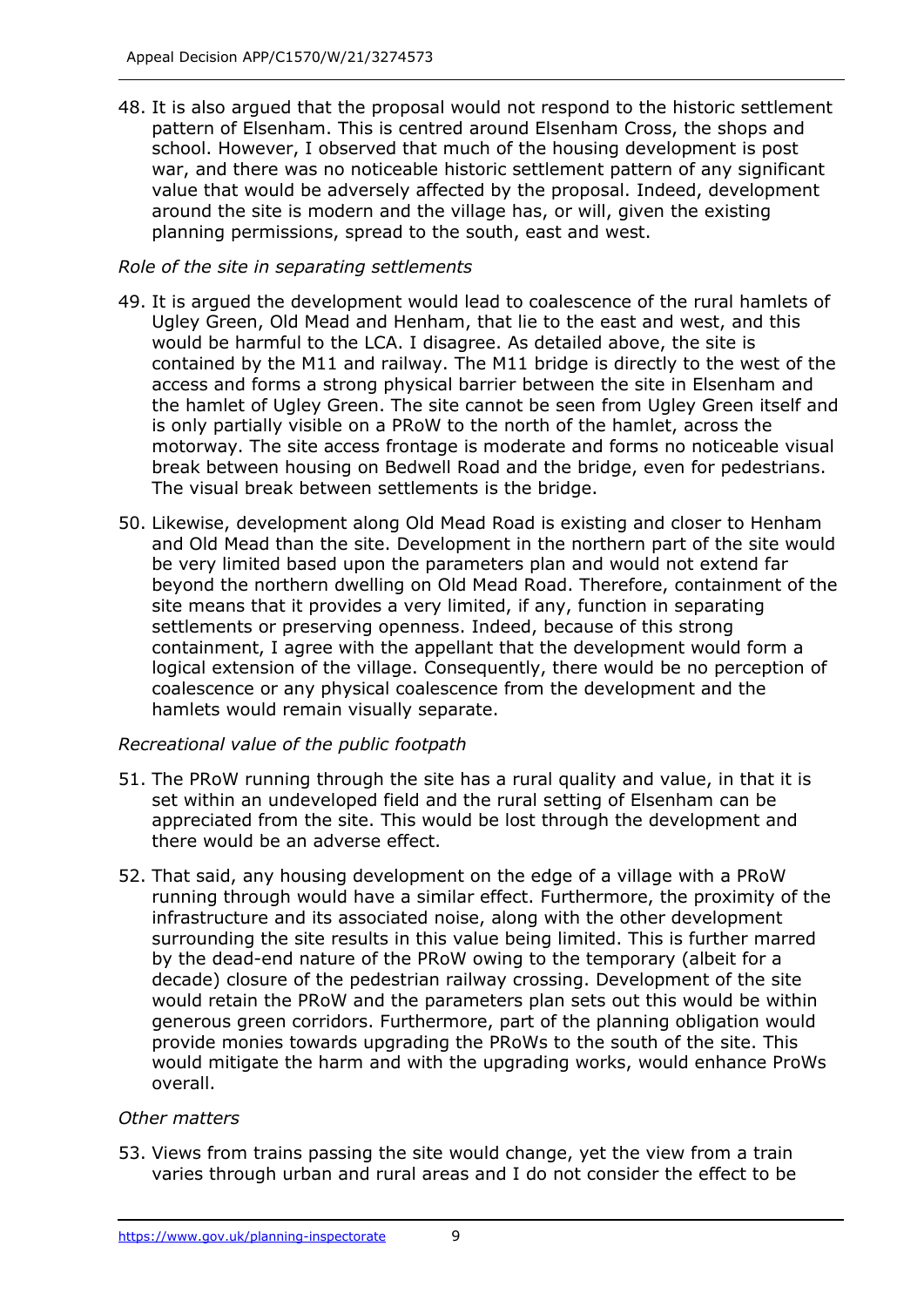adverse. Residents in housing on the southern boundary would be subject to a substantial visual change in outlook, but the planning system does not protect such private interests.

#### *Conclusion*

- 54. Development of the site would inevitably and significantly change the landscape character, and this would be a localised permanent spatial and visual change. Whilst change does not necessarily equate to harm, the loss of an open and undeveloped rural field is generally regarded as adverse in landscape terms.
- 55. That said, the Framework requires development to be high quality, beautiful and well designed, and I have no reason to doubt that the detailed design could not achieve this. Extensive landscaping and a community woodland are also proposed on the parameters plan that would respond to the suggested BFP land management guidelines in the LCA. The development could be designed sympathetically, having regard to the edge of village setting, creating a softer edge than currently exists to the south. Furthermore, Elsenham would retain its rural setting and there would be no sense of coalescence.
- 56. Therefore, on balance, there would be a moderately adverse effect on the character and appearance of the area. This would conflict with Policy S7 of the ULP, which seeks to protect or enhance the countryside. Lastly, there would be moderate conflict with the Framework, which seeks to recognise the intrinsic character and beauty of the countryside.

#### *Access to services and facilities*

57. Elsenham as a village is relatively well served by services and facilities. However, for secondary schools, employment, leisure and shopping, many residents will be required to travel to larger urban areas. This is to be expected, as despite recent and future growth, Elsenham remains a village. Despite claims of it being 'top-heavy' with housing and the services and facilities not keeping pace, the range of services and facilities is satisfactory.

#### *Walking*

58. The main disagreement here is the location of the site, and the walking distances required to access the village's services and facilities from the one access point into the site. The site's location is on the northern tip of the village, and walking distances from the centre of site are agreed as follows:

| <b>Elsenham Railway Station</b> | 1000m |
|---------------------------------|-------|
| <b>Elsenham Surgery</b>         | 1440m |
| Post Office / Shop              | 1680m |
| Elsenham CE Primary School      | 1990m |
| The Crown Public House          | 2040m |
| Gold Nursery Business Park      | 810m  |
| Bowls Club / Recreation Ground  | 1490m |
| <b>Bus Stops Jenkins Drive</b>  | 750m  |

59. There are various guidelines on walking distances that would result in the choice of walking over a private car journey. The Institution of Highways and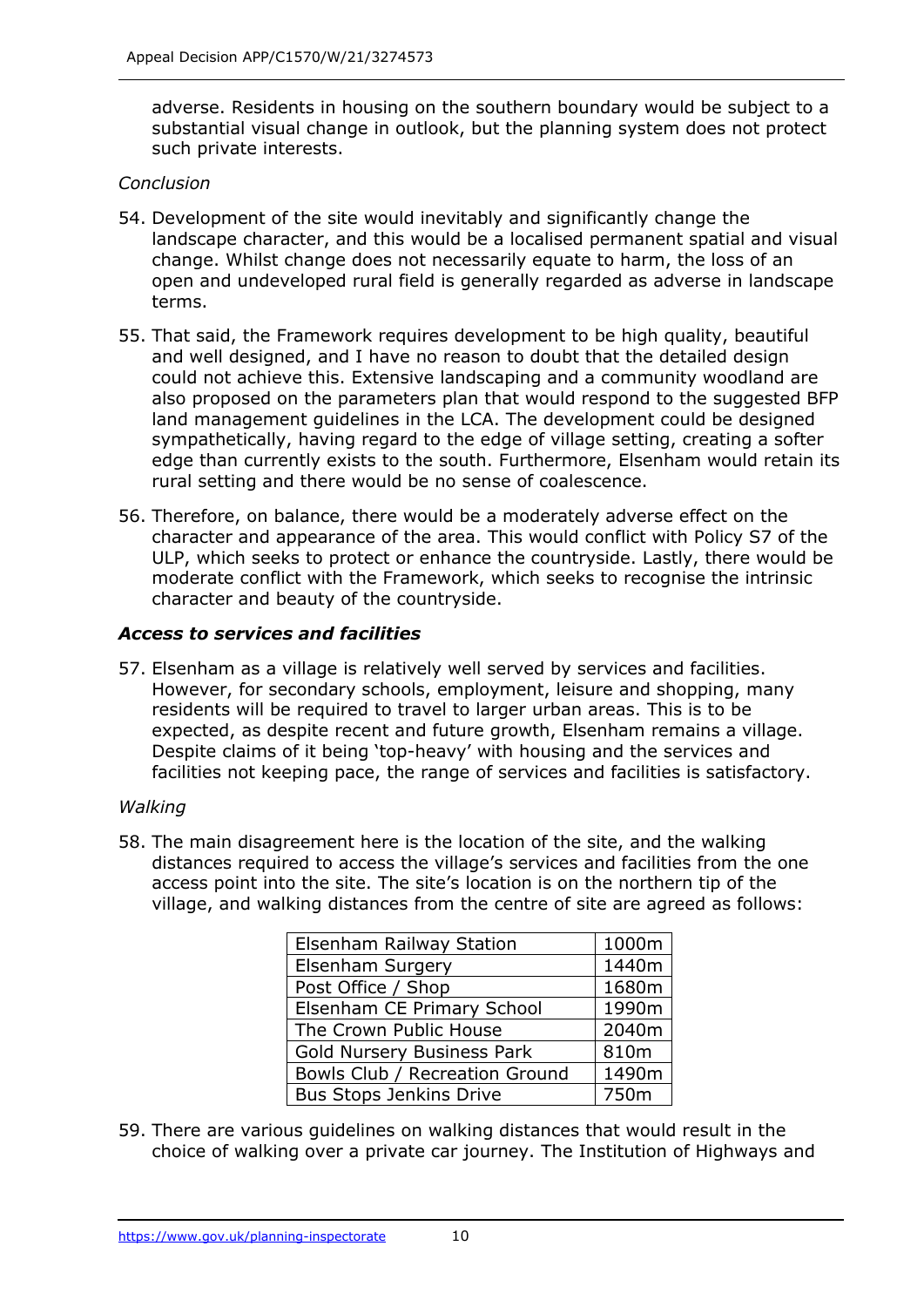Transportation<sup>12</sup> guidance (Table 3.2) is robust, but it is dated (published in 2000) and refers to desirable, acceptable and preferred maximum distances for 3 locations, town centres; commuting/school; and elsewhere. This ranges between 200m and 2km.

- 60. Manual for Streets<sup>13</sup> (MfS) quidance talks about walkable neighbourhoods, which are typically characterised by having a range of facilities within 10 minutes (up to about 800 m) walking distance of residential areas which residents may access comfortably on foot. However, it also states that this is not an upper limit, noting a reference to the defunct PPS13<sup>14</sup>, which stated that walking offers the greatest potential to replace short car trips, particularly those under 2 km.
- 61. Given that MfS is a government document and carries forward guidance from PPS13, I find this to be the most relevant and appropriate when applying a planning judgement. Furthermore, shorter walking distances would always be more desirable, but the crux of this issue is the distance at which people would potentially choose to walk instead of taking a private car. Whilst the shorter the distance, the greater the propensity, I consider the upper limit would be around 2km. All services and facilities would be within the 2km upper limit, except for the pub. However, the extra 40m above 2km would not, to my mind, preclude future residents walking to it.
- 62. There is only one access into the site. However, this is not unusual for some new developments and I do not consider that it would inhibit walking. Access from the site to all facilities is flat and pleasant, running along Bedwell Road and Station Road on footways of sufficient width with dropped kerbs such that access for all is possible.
- 63. Assertions were made that many parents and carers drive to school, and the roads are hectic at pick up and drop off times. However, I observed a high number of parents and carers collecting children from the local school and walking back towards the village centre. Whilst I accept this is a snapshot in time, and a warm day, the majority accessed the school on foot. Those parked near to the school were on nearby roads or at the public house car park, and I saw no conflict or traffic problems. I also observed parents and children walking and cycling back up Station Road towards Bedwell Road. Therefore, walking to and from school and shops would be a realistic option.
- 64. As detailed above, the planning obligation would require contributions towards upgrading PRoWs, with the intention to upgrade the PRoW that runs south from the site. Improvements to this footpath would provide an attractive off road route to access the shops and school. Whilst the more direct route would be along the roads, this would provide an alternative walking route.
- 65. Everyone has a different propensity to walk. Some people will walk in inclement conditions and further distances than 2km to access local services and facilities. Some people will drive to the end of the road. What is important in this appeal is that all but one of the services and facilities would be within 2km when measured from the middle of the site, and the topography is flat to

<sup>12</sup> CD 8.01

<sup>13</sup> CD 8.02

<sup>&</sup>lt;sup>14</sup> Now defunct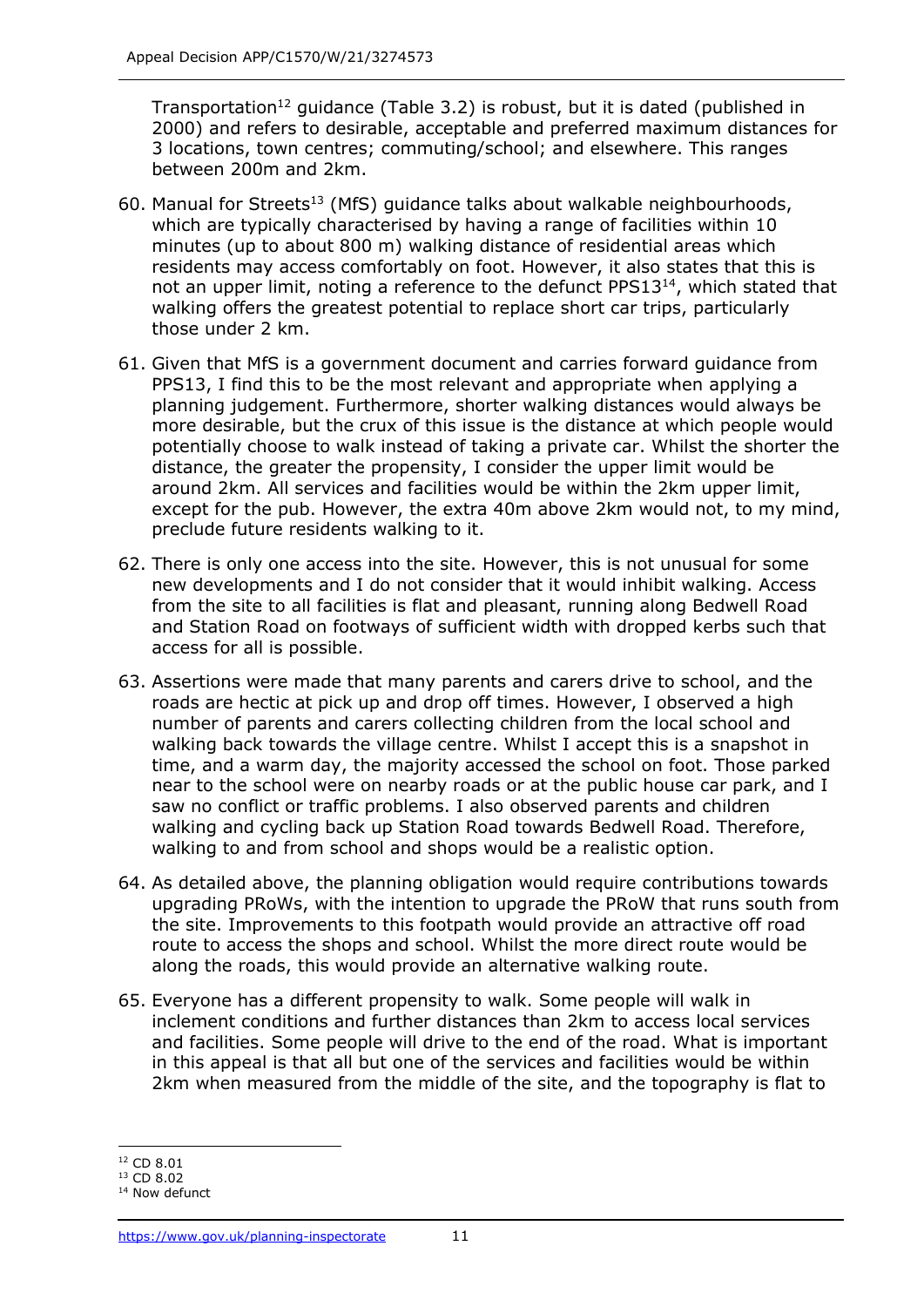all of them. Therefore, whilst it would be on the upper limits of walkable, the site's location would not deter walking entirely.

#### *Cycling*

- 66. Cycling from the site into the village is an option, and Stansted Mountfitchet is within 5km. Topography to Stansted Mountfitchet is varied, and the road conditions enable higher vehicle speeds that may dissuade some cyclists, particularly in inclement conditions. However, this does not discount cycling as a realistic alternative to the private car given that Stansted Mountfitchet is relatively close by.
- 67. Furthermore, covered and secure cycle spaces would be provided at the railway station. This would encourage a short cycle ride given that a bicycle could be stored safely and kept dry while taking further travel by train. Sheffield cycle stands are proposed at the shops and post office, and this would facilitate cycling to the shops for a small number of provisions. The Travel Plan also indicates that cycle vouchers would be offered to new residents, encouraging bicycle purchases. Everyone has a different propensity to cycle, but I believe cycling by future residents would be an option and opportunities would be taken to encourage this form of sustainable travel.

#### *Bus*

- 68. The bus stop is located around 750m away from the centre of the site. Whilst this is not within the 400m guidance set out by Essex County Council, 400m is an optimum distance and cannot be achieved in all situations. Furthermore, the planning obligation would also provide a large sum of money towards upgrading the bus service. Essex County Council intend to use this money to provide a more frequent service, earlier and later times and a Sunday service.
- 69. I agree with the appellants that people would tolerate a longer walking distance to access a more frequent service. Additionally, the Travel Plan would provide bus vouchers to future residents to encourage bus travel. Overall, therefore, bus travel would be a genuine option and opportunities would be taken to encourage this.

#### *Train*

- 70. The railway station, which offers regular services towards Cambridge and London is a benefit to this village location and is less than 1km from the site. Census data sets out that 11% of commuters use the train, which I consider to be a high proportion.
- 71. The location of the station offers a real and valuable alternative to car travel and it is entirely realistic to expect that many residents would walk to the station from the site. However, even if residents drove to the station, taking the train for the latter part of their journey would remain a sustainable choice of travel.

#### *Other sustainable transport modes*

72. The proposal would contain electric vehicle charging points for each dwelling, and this would encourage the use of electric cars. This is another sustainable transport mode and may encourage residents to purchase electric cars.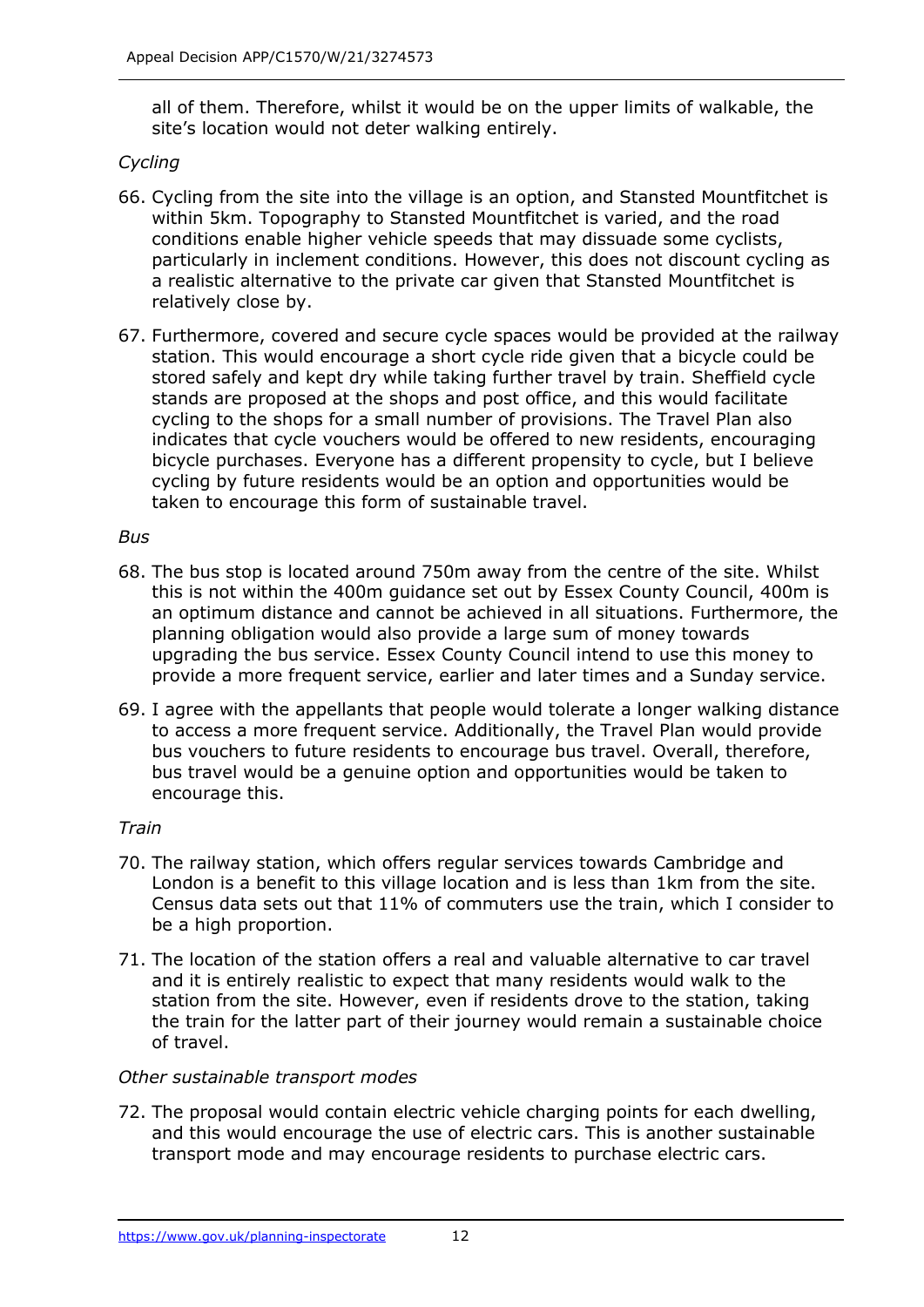#### *Travel Plan*

73. The Travel Plan (together with the planning obligation) would be implemented on first occupation for a minimum period of 5 years following final occupation. Considering the build period would be around 6 years, the travel plan would be employed for a significant amount of time. It would be reviewed, tested and monitored and could be amended to reflect the results in partnership with the County Council. Because of this long period of implementation, I consider the Travel Plan could realistically achieve its aims to encourage a modal shift to more sustainable travel options.

#### *Parking*

74. Parking in the village was raised as a concern by interested parties, with limited parking for shops or facilities and the recreation ground. Whilst I accept that parking may be displaced onto surrounding roads, causing nuisance to residents, the creation of additional parking would encourage travel by car.

#### *Conclusion*

- 75. Even considering all the above, a private motor car is likely to remain the primary mode of travel for shopping or leisure trips outside the village. It may also be the main choice for accessing services and facilities in the village. However, this is normal for a rural village where private car ownership is likely to be high. Indeed, the Framework recognises that opportunities to maximise sustainable transport solutions will vary between urban and rural areas and each dwelling is likely to have a car parking space associated with it.
- 76. The important point here is that appropriate opportunities to encourage and promote walking, cycling and public transport use have been identified and would be pursued and secured via the planning conditions and obligation. There is also a realistic proposition of the proposal providing a modal shift through the implementation of the Travel Plan.
- 77. Consequently, I am satisfied that the site would offer a genuine choice of transport modes, giving priority first to pedestrian and cycle movements. This would be compliant with Policy GEN1 of the ULP, which seeks to encourage movement by means other than the use of a car. There would also be compliance with the Framework, which seeks to promote sustainable travel.

#### *Safety of all highway users*

78. The evidence<sup>15</sup> indicates that the road to the east (Snakes Lane, turning into Pound Lane) would be predominantly used as the access to and from the site to access larger towns, such as Bishops Stortford or Stansted Mountfitchet. Therefore, my assessment relates to the effect upon the safety of all highway users on this road only.

#### *Road width*

79. The road is narrow in places and runs through the hamlet of Ugley Green and then open countryside with occasional roadside dwellings and smallholdings. There is no footway for most of the road. Widening to 4.8m is proposed around the 90° bend where Snakes Lane turns into Pound Lane, and this is a matter that could be the subject of a condition. This widening would result in the road

<sup>&</sup>lt;sup>15</sup> CD1.21 Transport Assessment within the Environmental Statement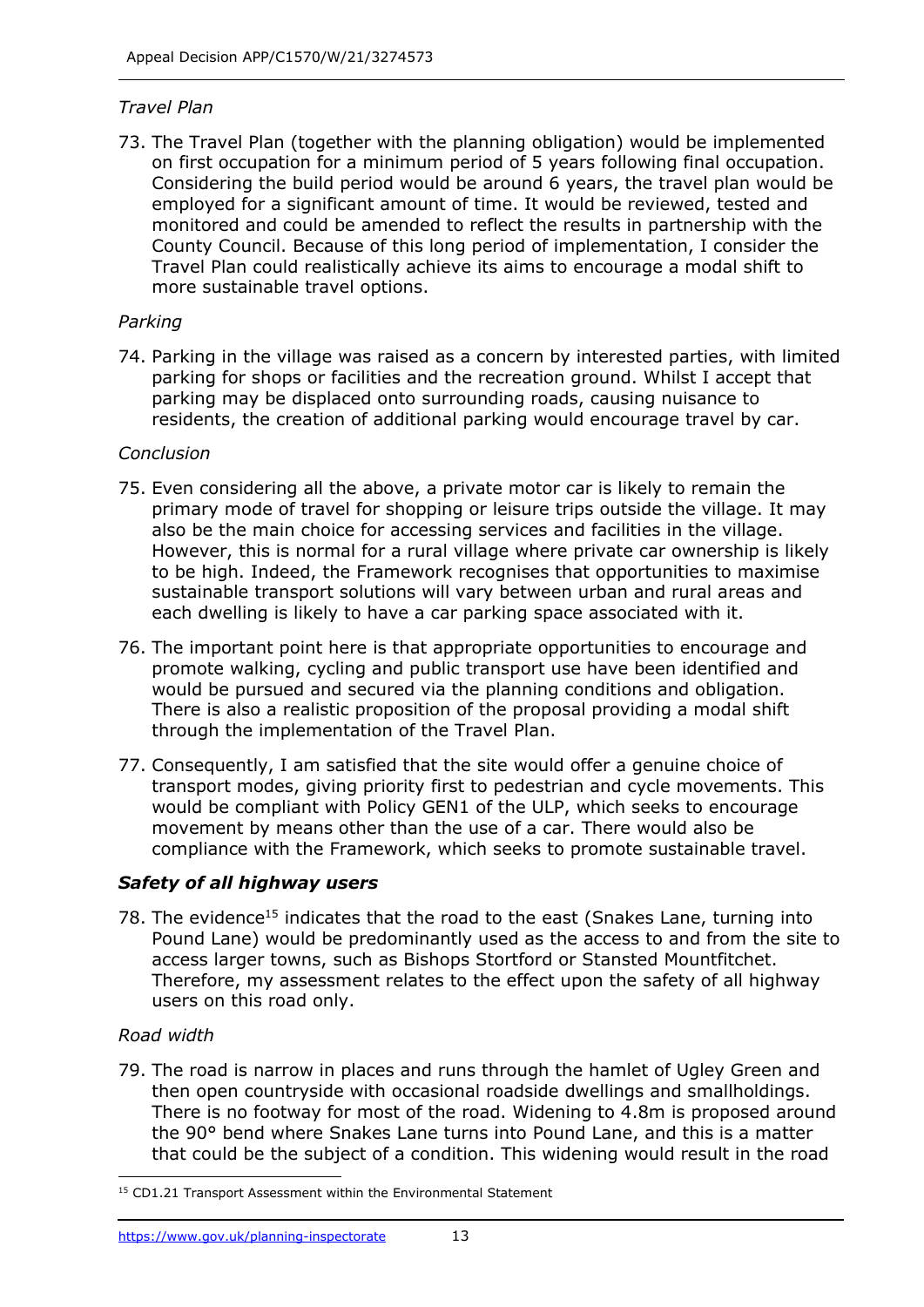being more than 4.3m wide from the site to where it meets the B1383. The width of the road is wider in places, with the appellant stating it is typically 4.5m to 5.5m wide<sup>16</sup> and the R6 saying it is typically 4.5m<sup>17</sup>. With the widening completed, 2 cars could pass on all parts, albeit slowly where it is narrower. Wider vehicles would simply have to wait for the other to pass. This is not uncommon nor necessarily unsafe.

- 80. Furthermore, despite the evidence presented by the R6, applying modern day standards of road widths to this road is not suitable. This is because it is a not a modern day road and standards cannot be applied retrospectively. Drivers must be aware of their surroundings and adapt appropriately to the situation, taking corners slowly where forward visibility is limited and slowing down when faced with other vehicles, pedestrians, horse riders or cyclists. If this means waiting at a wider point in the road for something to pass, then this is just what they do. The width of the road, with the widening, would be suitable for average sized cars to pass each other at any point. This is satisfactory.
- 81. Additionally, I disagree with the claim from the R6 that it makes no sense to have a 5.5m access for the site leading to a narrower road in the wider highway network. It makes perfect sense to construct a new access to current standards where this can be achieved and drivers exiting the site would adapt to the road conditions.
- 82. There are assertions from interested parties that there are narrower points on the road than where the widening is proposed, particularly near to the thatched Rose and Ivy Cottages. The road outside these cottages does appear to narrow, and indeed features a 'road narrowing' sign. The road width survey<sup>18</sup> carried out by the appellants is uncontested by the Council and indicates the road width at this point to be 4.4m. Whilst I accept this is relatively narrow, vehicles could still get past each other. Additionally, the road appears narrower due to the vegetation at the sides and some localised verge and hedgerow trimming would not go amiss. This section of road would not result in unsafe highway conditions.

## *Traffic flows*

- 83. Fundamental to the issue here is that the traffic flows are modest. Even with the development, there would be 236 (AM peak hour) and 234 (PM peak hour) trips immediately west of the access and 200 (AM peak hour) and 242 (PM peak hour) trips immediately east of the B1383. These trips are 2 way, and the proposal accounts for 83 2-way trips in the AM peak and 88 2-way trips in the PM peak.
- 84. If averaged over the hour they represent approximately 4 vehicles a minute, or one vehicle every 30 seconds in each direction. Therefore, even if the road is narrower in places, the number of vehicles passing each other in peak hours is low. Additionally, heavy goods vehicles (HGV) numbers are very low, with one in the AM peak and 3 in the PM peak. The risk of vehicle and HGV conflict is likely to be very slim.
- 85. There would be a considerable increase in traffic, but this would take it nowhere near capacity. Therefore, the traffic increase does not lead to the road

<sup>&</sup>lt;sup>16</sup> Mr Weeks Proof of Evidence 4.2

<sup>&</sup>lt;sup>17</sup> Mr Gardner Proof of Evidence 4.63

<sup>18</sup> Contained within CD2.19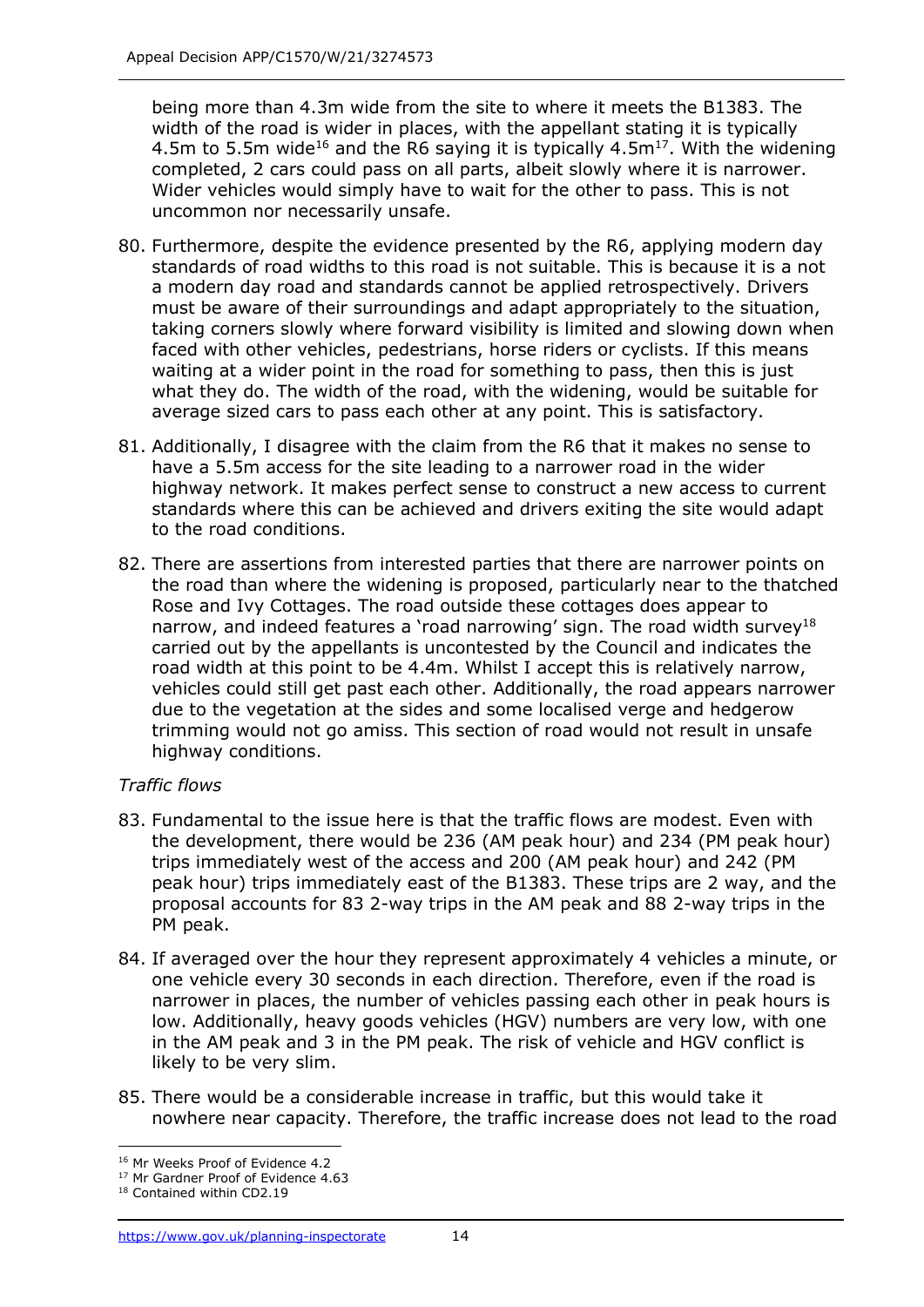becoming unsafe, and evidence<sup>19</sup> details there has been no recorded personal injury accidents along the length of the road, apart from a slight accident at the junction with the B1383. No concerns are raised about the safety or width of this junction.

#### *Shortcut*

86. The route via Snakes Lane and Alsa Street is shorter when travelling south, by around 650m. However, the Snakes Lane section of road is extremely narrow with limited passing places or forward visibility. Therefore, although the distance may be shorter, the travelling speed would be very slow and overall, unlikely to save any material amount of time, such that it would be reasonable to assume that drivers would generally choose the safer route and continue onto Pound Lane.

#### *Road safety audit*

87. The R6 asserts that a Stage 1 Road Safety Audit should have been carried out when the road widening was proposed as this would be a material change to the highway. I disagree. The road widening is a relatively minor change and whilst making improvements to the acceptability of the access to the site, is not a material change to the road conditions. Furthermore, the County Council explained it was unnecessary at this stage and would be required by condition.

#### *Local Plan Examining Inspector's report 2014*

88. The R6 referred me to the 2014 Local Plan Examining Inspector's conclusions<sup>20</sup> in terms of the suitability of Elsenham for large scale growth and its road access. The situations are very different. The Local Plan Inspector was assessing a 2,000+ dwelling village extension with a different main route. The proposal before me, even cumulatively with others, does not reach 2,000 dwellings, and the conclusions does not persuade me that the access to the site is unsafe or unsuitable.

#### *Conclusion*

89. The proposal would have an acceptable effect upon the safety of all highway users. This would be compliant with Policy GEN1 of the ULP, which seeks to ensure access to the main road network must be capable of carrying the traffic generated by the development safely and the traffic generated by the development must be capable of being accommodated on the surrounding transport network. There would also be compliance with the Framework, which seeks to ensure safe and suitable access to the site can be achieved for all users.

## **Other Matters**

#### *Best and most versatile agricultural land*

90. The land is grade 3a land, and development of the site would conflict with Policy ENV5 of the ULP. The R6 argue no evidence has been presented to seek alternative sites, and I have not been directed to any either. The appellant claims the site is of limited value in agricultural terms because it is small, well contained and not part of a larger land holding. The appellant's planning

<sup>&</sup>lt;sup>19</sup> Appendix 8 of the Transport Assessment, within CD1.21

 $20$  CD 6.18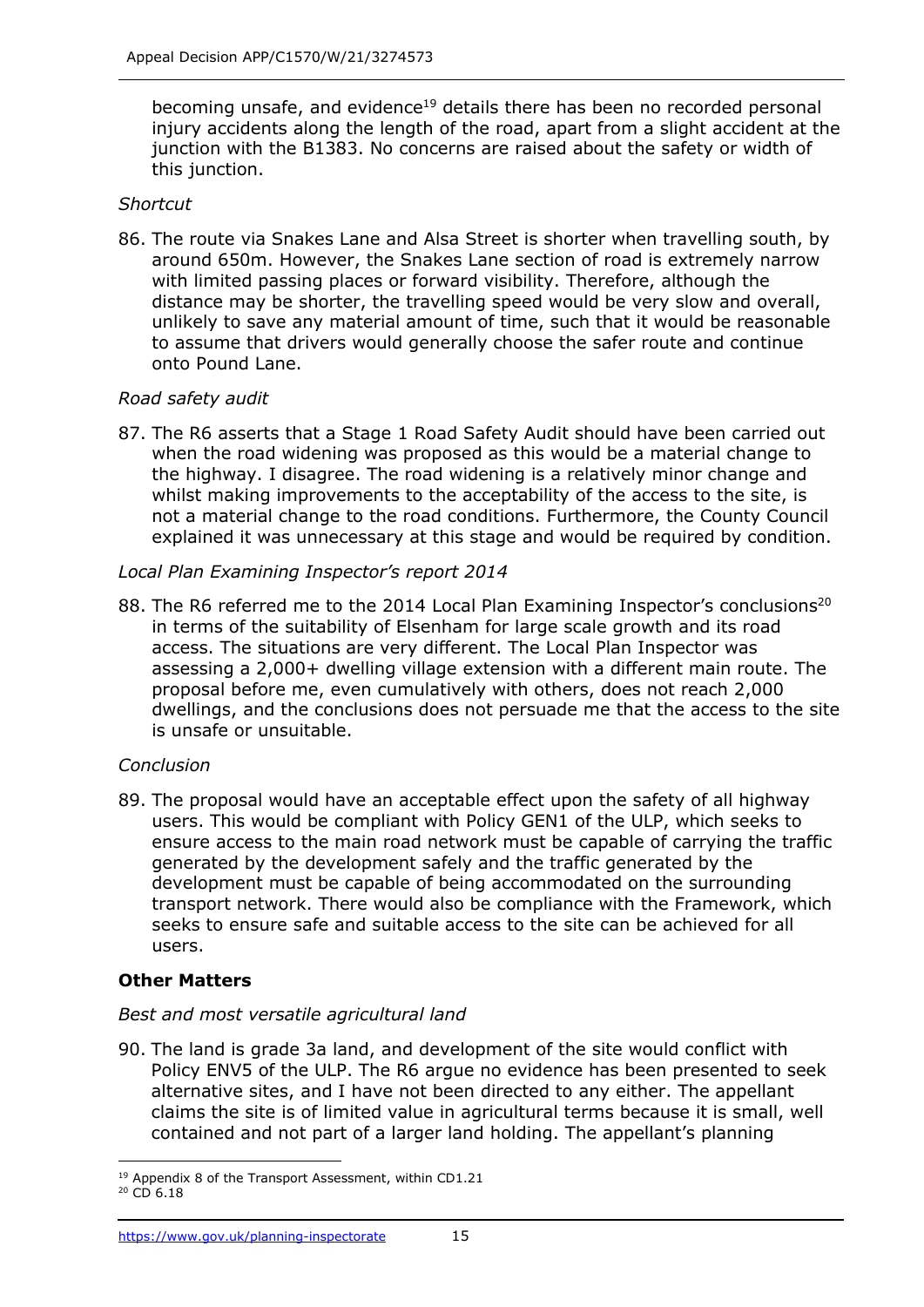witness also set out that the loss of fields would not impact the viability of wider land holding, which had been confirmed by the landowner. Clearly, the landowners interest lies with the site being developed and I give little value to the statement.

91. The site was being used to actively grow crops on both visits and there is no evidence presented of an assessment of alternative sites, or the economic and other benefits of the land. In the absence of any evidence, there would be moderate harm to the supply of best and most versatile agricultural land.

### *Planning obligation*

92. The planning obligation would commit to 40% affordable housing on site, split 70% social rented and 30% intermediate housing along with open space management and a residential travel plan. It also commits to provide monetary contributions towards a community building, Hatfield Forest, healthcare, education, footpath upgrades and passenger transport along with monitoring fees. Given my findings below, it has not been necessary to examine the planning obligation any further.

#### *Pedestrian railway crossing (Elsenham Emergency Hut)*

93. There is a pedestrian railway crossing to the east of the site, connecting the PRoW to Old Mead Road. It has been temporarily closed<sup>21</sup> since 2011 owing to non-compliance because of the speed of approaching trains and the time taken to cross the railway. There are methods suggested by Network Rail and the Council to ensure its final closure prior to occupation of the dwellings. Whilst these have been contested by the appellants, the matter has not been determinative given my findings below.

#### *Other decisions and representations*

94. Numerous other decisions were put before me and I have had regard to these so far as necessary, along with assessing this proposal upon its own merits. I have also had regard to the numerous representations from interested parties. However, given my findings below, it has not been necessary to examine these any further.

## **Planning Balance**

95. I use the rising scale of limited, moderate, significant and substantial in the planning balance.

#### *Development plan*

- 96. The ULP covers a period of 2005-2011. It is widely accepted that it is out of date for the purposes of the housing requirement set out in Policy H1. Indeed, the housing land supply stands at 3.11 years, which is a significant shortfall, and one which is unlikely to be remedied anytime soon. Because of this, the policies which are most important for determining the application are out-ofdate.
- 97. Therefore, the tilted balance in the Framework is engaged, such that there is a presumption in favour of granting planning permission for sustainable development, unless the adverse impacts of doing so would significantly and

<sup>&</sup>lt;sup>21</sup> Under a Temporary Traffic Regulation Order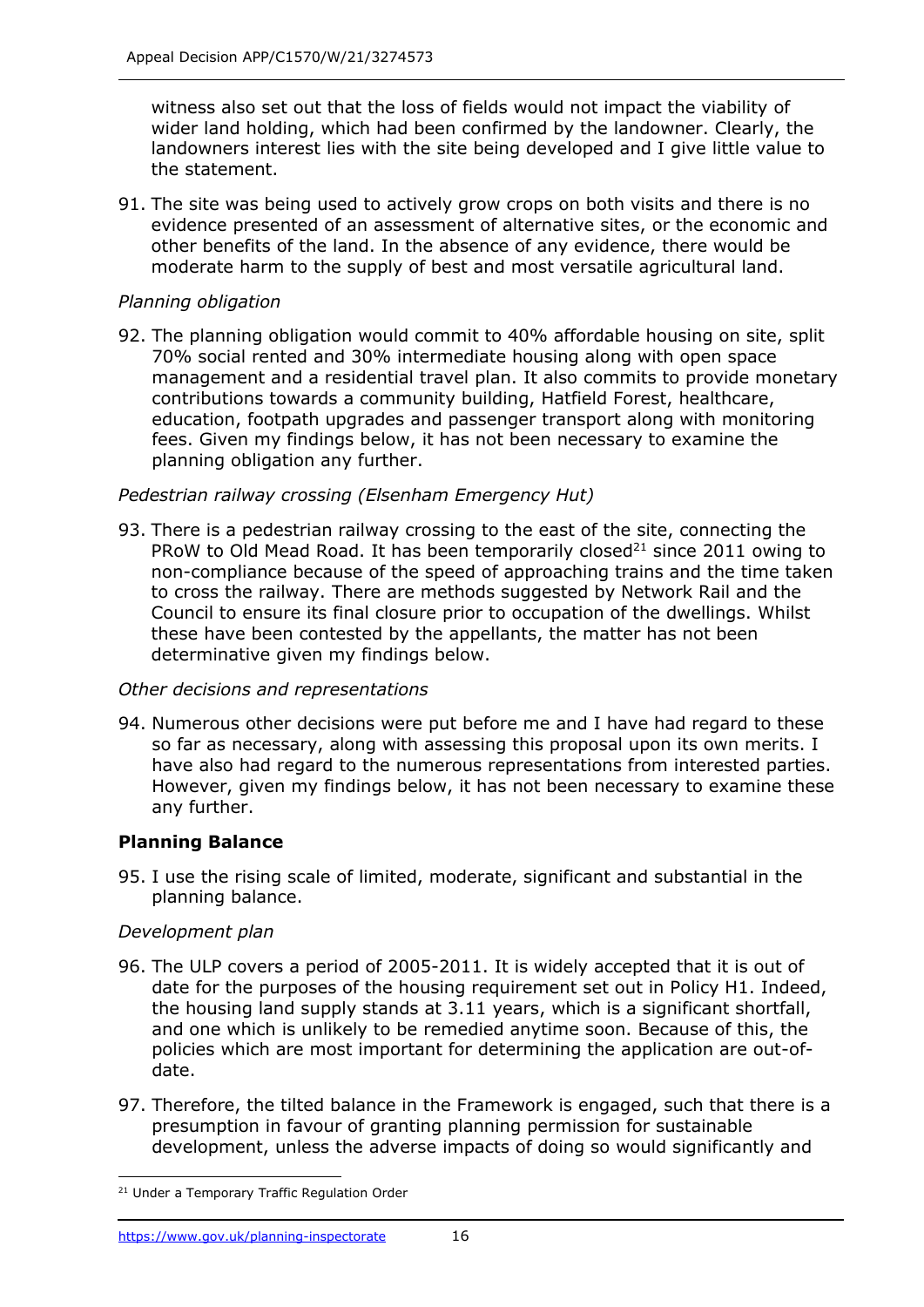demonstrably outweigh the benefits, when assessed against the policies in the Framework taken as a whole.

- 98. Much discussion took place on the consistency of Policy S7 with the Framework. Policy S7 is relevant to the principle of the proposal, and it essentially splits into 3 parts; the first 2 parts are restrictive and lack consistency with the Framework. The location of the development outside the development limits, is of limited weight given the out-of-date nature of the spatial strategy and the lack of a 5 year housing land supply. The latter part is concerned with protecting or enhancing the character of the countryside. This is consistent with the Framework, such that overall, the policy is of moderate weight.
- 99. Elsenham has seen a high level of growth in recent years. This is unsurprising in the context of a lack of housing land supply and it being within the second tier of growth hierarchy. Furthermore, the village benefits from a train station with direct links to London and Cambridge, which 2 of the market towns do not. It is also very close to Stansted airport which provides employment opportunities. Therefore, I do not accept the R6 or interested parties' arguments that Elsenham has reached its limit in terms of development.

#### *Benefits*

- 100. The proposal would quickly<sup>22</sup> deliver up to 220 homes, of which 40% would be affordable. Whilst Elsenham will see a high level of growth in both market and affordable housing from existing proposals granted planning permission, there remains a significant shortage of both market and affordable housing supply in the district. I attach significant weight to the benefit of market homes and significant weight to the 40%, or up to 88 affordable homes, for local people in housing need.
- 101. There would be economic benefits associated with the proposal, and whilst the amount of local spending was questioned by objectors, the Socio-Economic Sustainability Statement<sup>23</sup> sets out the proposal could generate total gross expenditure of £6.7 million annually. Construction would also result in local spending and job creation and the LPA would receive New Homes Bonus. This is of moderate weight. The assertion that greater weight than normal should be given to proposals which will deliver material positive economic outcomes both for the local and national economy, owing to recovery from the COVID-19 pandemic, is without policy support and I give the proposal's economic benefits no greater weight.
- 102. There would be a net gain in biodiversity, which is of moderate weight. Publically accessible open space and a community woodland would be provided on site, along with 3 play areas, exceeding the requirements of the ULP. This is within the parameters plan and would form part of the development. Whilst this is a benefit and could be used by other residents of the village, the open space is so extensive because they provide buffers from the M11 and railway noise, and their actual value as open space is questionable because of the noise levels. Nonetheless, these elements would form part of the scheme and are of some value, such that they attract limited weight.

<sup>&</sup>lt;sup>22</sup> The appellants agreed to reducing the standard time periods for the submission of reserved matters applications and the commencement of development.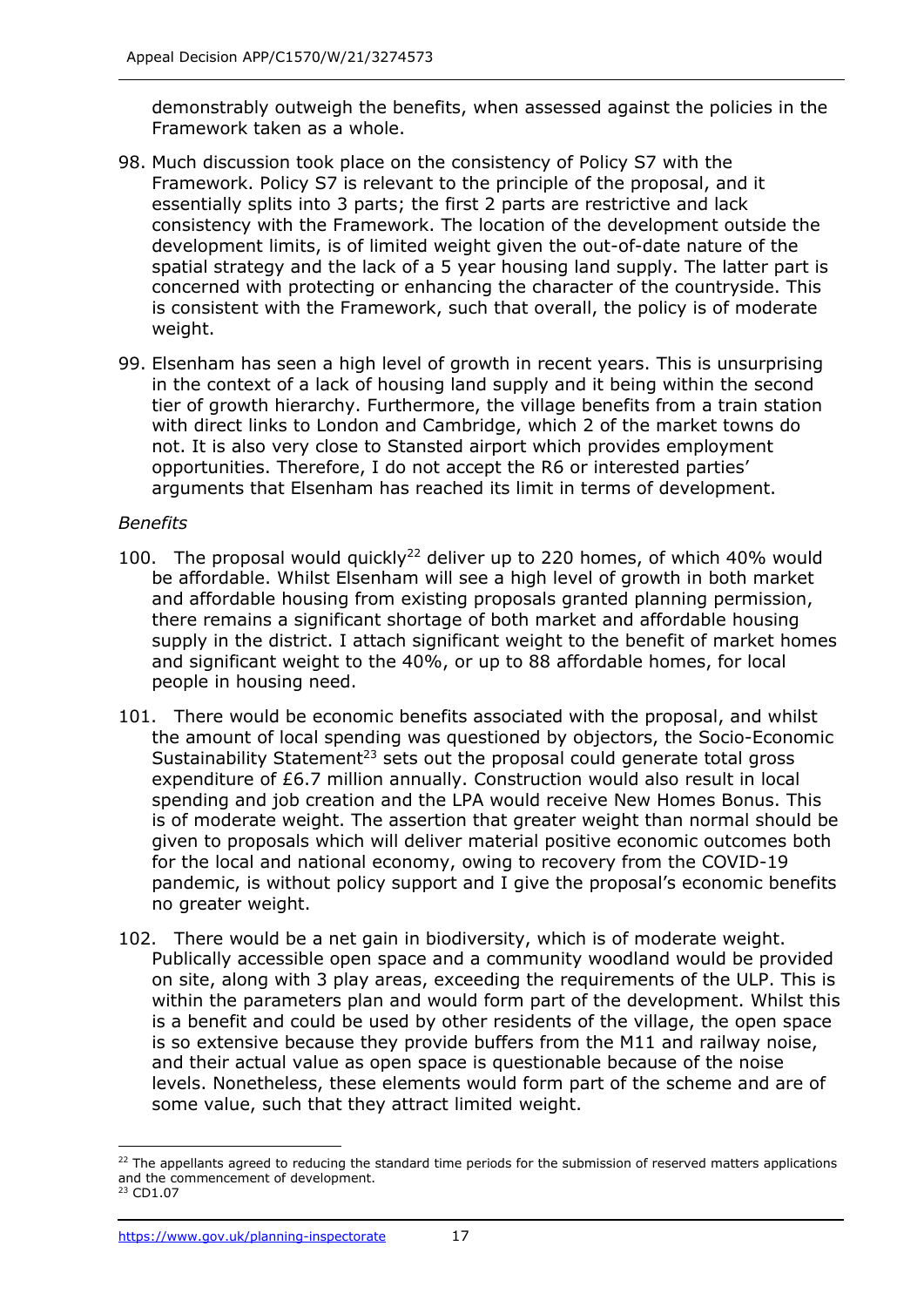#### *Harms*

- 103. The proposal would not provide high standards of amenity or acceptable living conditions for the future occupants. There is conflict with Policy ENV10 of the LP, to which full weight is attached, and the Framework. The harm is of substantial weight.
- 104. Additionally, there would be harm to the landscape character and appearance of the area and harm from the loss of best and most versatile agricultural land. There would be conflict with the S7 on this matter and ENV5 of the LP, and the Framework. These are of moderate weight.
- 105. The site is outside the development limits, and there is fundamental conflict with Policy S7 on the matter of the location of development. However, this is of limited weight given the housing supply context.

#### *Neutral*

106. The acceptable elements of the proposal relating to access to services and facilities and highway safety are neutral. Likewise, the requirements in the planning obligation would mitigate the effect of development and carry neutral weight. The sustainable drainage system would equally be of neutral weight as it would be required to offset the effect of surface water run off from the development.

#### *Balance*

- 107. At a very high level, the objective of sustainable development can be summarised as meeting the needs of the present without compromising the ability of future generations to meet their own needs. This proposal would not meet the needs of the future occupiers because it would fail to provide acceptable living conditions or a high standard of amenity. The effects could harm both health and well-being, and my overall conclusions on future living conditions is such that the benefits of housing become much reduced. It also indicates that the proposal is not sustainable development.
- 108. Therefore, on balance the adverse effects of granting planning permission substantially and demonstrably outweigh the benefits, when assessed in the policies in the Framework taken as a whole.

#### **Conclusion**

109. For the reasons set out above, I conclude that the appeal should be dismissed.

*Katie McDonald*

INSPECTOR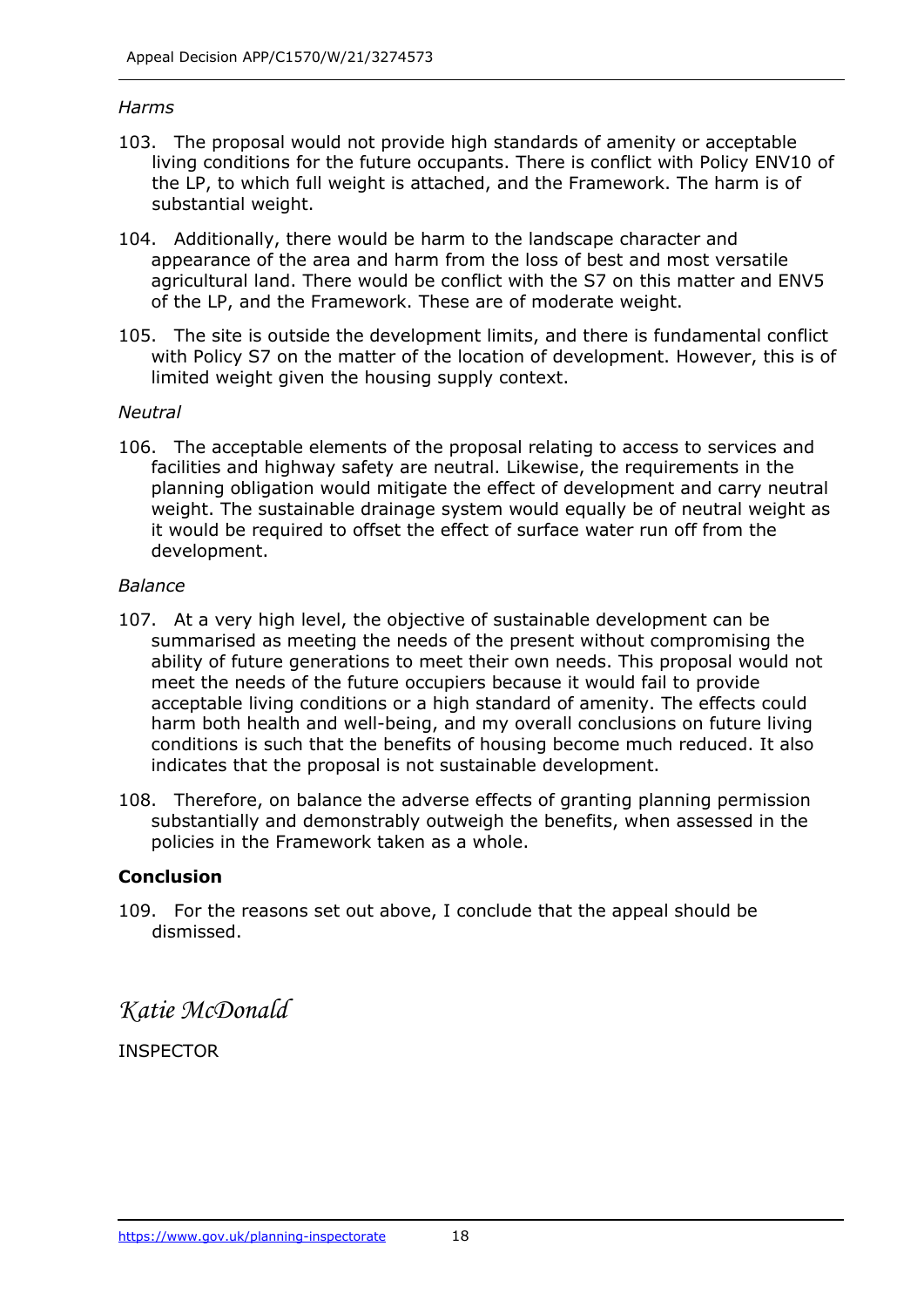## **APPEARANCES**

| For the local planning authority:                                   |                                                                           |                                                                |  |
|---------------------------------------------------------------------|---------------------------------------------------------------------------|----------------------------------------------------------------|--|
| Josef Cannon<br>Instructed by the Solicitor for Uttlesford District |                                                                           |                                                                |  |
| of Counsel                                                          |                                                                           | Council                                                        |  |
|                                                                     | He called                                                                 |                                                                |  |
|                                                                     | Alison Hutchinson                                                         | Partner, Hutchinsons Planning                                  |  |
|                                                                     | <b>MRTPI</b>                                                              |                                                                |  |
|                                                                     |                                                                           |                                                                |  |
|                                                                     | Gill Wynne-Williams                                                       | Managing Director, Wynne-Williams<br><b>Associates Limited</b> |  |
|                                                                     | BA(Hons) PGD CMLI                                                         |                                                                |  |
|                                                                     | <b>Stephen Gosling</b>                                                    | Principal Consultant, 24 Acoustics Limited                     |  |
|                                                                     | BEng(Hons) MIOA                                                           |                                                                |  |
|                                                                     | <b>MAES FRSA</b>                                                          |                                                                |  |
|                                                                     | For the appellant:                                                        |                                                                |  |
|                                                                     | Thea Osmund-Smith                                                         | Instructed by Christien Lee, Planning Director,                |  |
|                                                                     | of Counsel                                                                | Gladman Developments Limited                                   |  |
|                                                                     | She called                                                                |                                                                |  |
|                                                                     | <b>Christien Lee</b>                                                      | Planning Director, Gladman Developments Limited                |  |
|                                                                     | <b>BSc(Hons) MCD</b>                                                      |                                                                |  |
|                                                                     | <b>MRTPI</b>                                                              |                                                                |  |
|                                                                     | Silke Gruner                                                              | Associate Landscape Architect and Urban Designer,              |  |
|                                                                     | BL(Hons) CMLI                                                             | <b>CSA Environmental</b>                                       |  |
|                                                                     | Gary King                                                                 | Director and acoustic consultant, Sharps Redmore               |  |
|                                                                     | <b>MIOA MCIEH</b>                                                         |                                                                |  |
|                                                                     | <b>Nigel Weeks</b>                                                        | Consultant, Stirling Maynard Transportation                    |  |
|                                                                     | <b>BSc FAConE</b>                                                         |                                                                |  |
|                                                                     | Lynette Anderson                                                          | Solicitor, Gladman Developments Limited                        |  |
|                                                                     | For Henham Parish Council Rule 6 Party:                                   |                                                                |  |
|                                                                     | Geoff Gardner                                                             | Director, Gardner Planning instructed by Henham                |  |
| <b>MSc MRTPI DMS</b>                                                |                                                                           | Parish Council                                                 |  |
|                                                                     | <b>Interested parties:</b>                                                |                                                                |  |
| Dr Graham Mott                                                      |                                                                           | Elsenham Parish Councillor                                     |  |
|                                                                     | Katharine Wilkinson                                                       | <b>Essex County Council Highways</b>                           |  |
| David Morson                                                        |                                                                           | Local resident speaking on behalf of Julie                     |  |
|                                                                     |                                                                           | Carrington, another local resident                             |  |
|                                                                     | <b>Ruth Clifford</b><br><b>Stansted Mountfitchet Parish Council Clerk</b> |                                                                |  |
|                                                                     | Paul Jarvis                                                               | Chairman, Elsenham Youth Football Club                         |  |